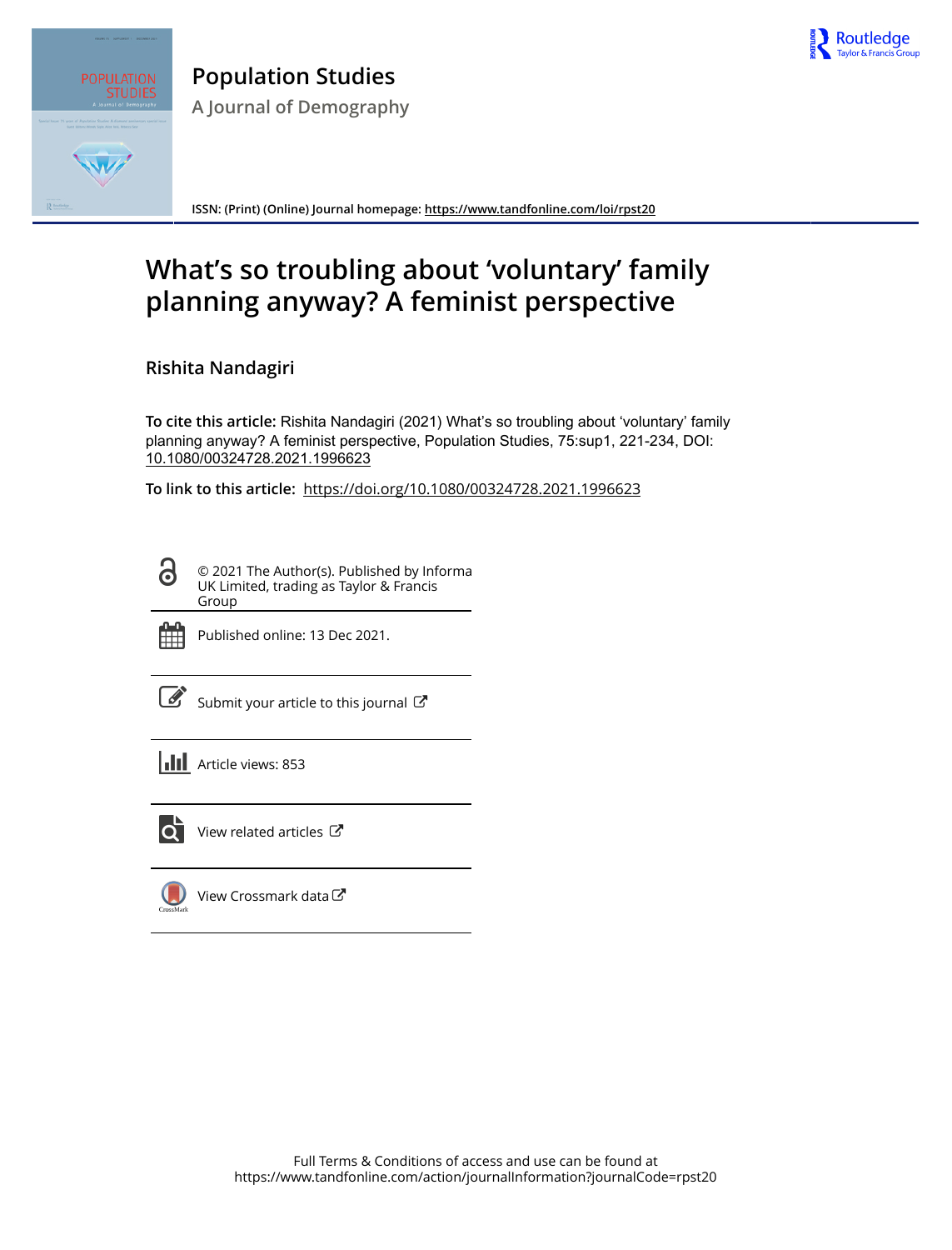Review Article

# What's so troubling about 'voluntary' family planning anyway? A feminist perspective

## Rishita Nandagiri

London School of Economics and Political Science

Voluntary family planning is a key mainstay of demographic work and population policies. The 1994 International Conference on Population and Development (ICPD) signalled a decisive shift away from fertility reduction and target-setting to an emphasis on voluntary family planning as intrinsic to reproductive health and women's empowerment. Yet, criticisms of voluntary family planning programmes persist, interrogating how 'voluntariness' is understood and wielded or questioning the instrumentalization of women's fertilities in the service of economic and developmental goals. In this paper, I reflect on these debates with the aim of troubling the notion of voluntary family planning as an unambiguous good that enables equitable empowerment and development for all. Drawing on literature from cognate disciplines, I highlight how voluntariness is linked to social and structural conditions, and I challenge the instrumentalization of voluntary family planning as a 'common agenda' to solve 'development' problems. Engaging with this work can contribute to key concepts (e.g. 'voluntary') and measurements (e.g. autonomy), strengthening the collective commitment to achieving the ICPD and contributing to reproductive empowerment and autonomy. Through this intervention, I aim to help demographers see why some critics call for a reconsideration of voluntary family planning and encourage a decoupling of interventions from fertility reduction aims, instead centring human rights, autonomy, and reproductive empowerment.

Keywords: voluntary family planning; population policy; feminist demography; reproduction; ICPD

## Introduction

Voluntary family planning is a mainstay of population studies and demography, linked to key areas of enquiry including unwanted and unintended pregnancies, unmet need for family planning and modern contraception, and fertility variations, patterns, and preferences, among others. The effects of voluntary family planning on women's empowerment and overall development, economic growth, and health and well-being are also of interest, and so multidisciplinary perspectives have contributed to its understandings and approaches. Decisions about the use of family planning, the choice of method, and the consistency of its use are not based simply on the preferences of the individual or the couple. The emotions, meanings, and reasonings that inform decisions to adopt family planning are influenced

<span id="page-1-1"></span><span id="page-1-0"></span>by several factors including the availability and accessibility of services, quality of care, social and gender norms, stigma, age, and the relationship between sexual partners. As family planning is situated within broader socio-economic, cultural, and political contexts, research on its (non-)use requires an explicit understanding of and contention with power and power dynamics (Greenhalgh [1990](#page-11-0), [1995](#page-11-1); Sen et al. [2020\)](#page-13-0). In grappling with some of the complex dimensions and implications of family planning, demographers have conceptualized and forged important new methods of data collection, measurement, and evaluation, as well as analyses to offer evidence to shape and influence population policies and priorities globally (Sinding [2007\)](#page-13-1).

Routledge Check for updates

<span id="page-1-2"></span>Early proponents of modern family planning saw it as a means of fertility reduction that would usher in economic and social development in low- and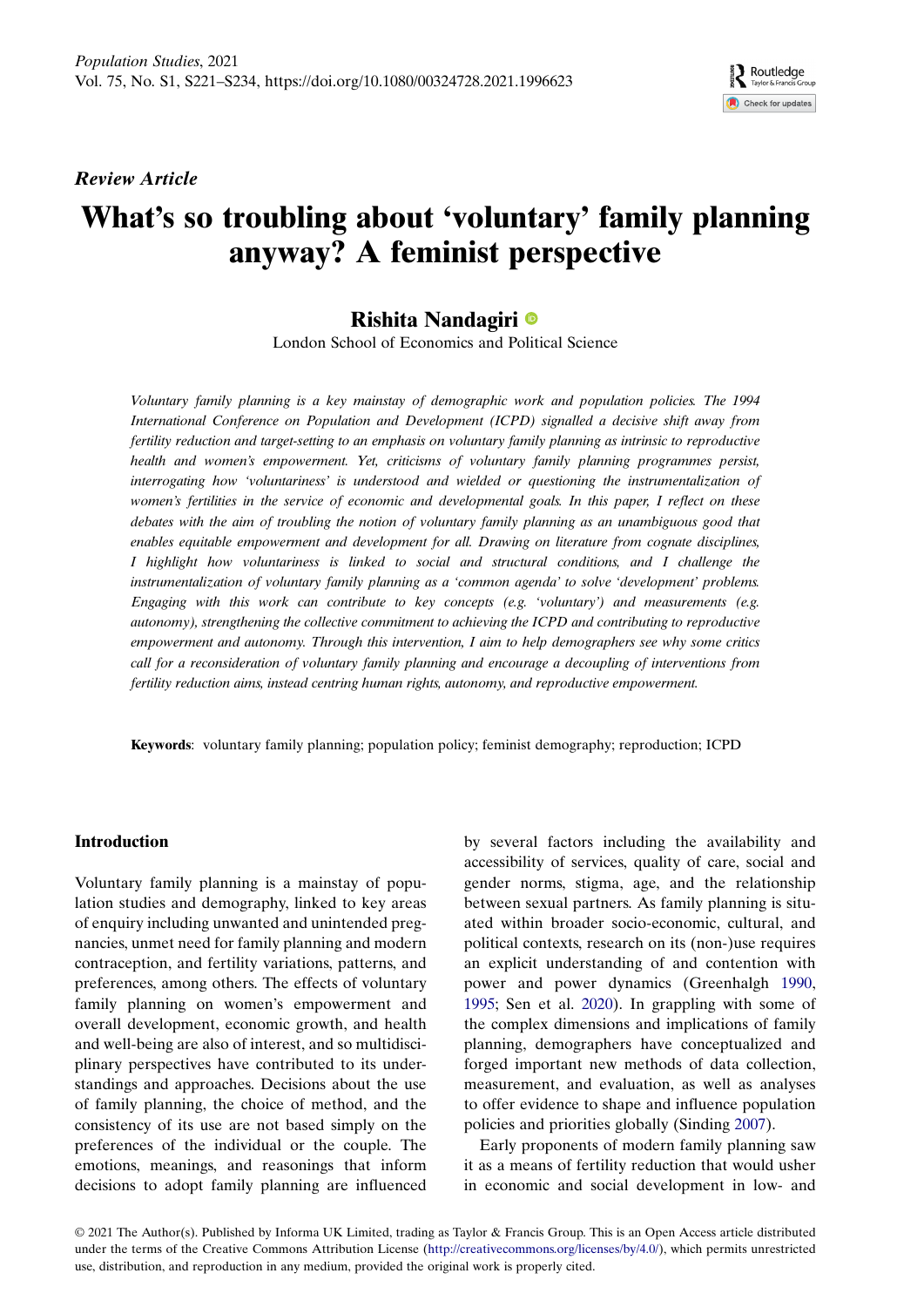middle-income countries (LMICs) with high fertility rates. Largely drawing on Malthusian notions and theories, some of these efforts resulted in target-setting and/or incentivized programmes to control population growth. In some countries (e.g. India, China), explicitly coercive measures were used to meet these set targets (Sinding [2007](#page-13-1)). These programmes have been heavily criticized by feminist and development scholars and activists, for infringing on human rights and violating people's autonomies, in addition to overlooking the social conditions of people's lives. These Malthusian logics of fertility reduction as key to development progress persist, and they remain a point of tension with critics, particularly around the use of incentives or compensation within current voluntary family planning programmes (e.g. incentivizing sterilization; Bellows et al. [2015](#page-10-0)) or the setting of targets linked to contraceptive uptake (e.g. the Family Planning 2020 programme (FP2020)).

<span id="page-2-21"></span><span id="page-2-12"></span><span id="page-2-0"></span>The 1994 International Conference on Population and Development (ICPD) signalled a decisive shift away from a focus on fertility reduction and targetsetting to an emphasis on voluntary family planning as a part of a broader reproductive health and women's empowerment approach. It remains an important milestone in the campaign for reproductive rights. Despite concerns that the ICPD would dilute and weaken the focus on family planning (Presser [1997](#page-13-2); Potts [2014](#page-13-3)) and fears of the effects of rapid population growth on economic development (Demeny [1994](#page-10-1)), demographers and population planners adopted the language of reproductive health and many ceased explicitly calling for set population targets (Farah [2005](#page-11-2)). Instead, demographic researchers made the case for voluntary family planning, linking it to improving maternal and child health; increasing the economic wellbeing of individuals, families, and communities; contributing to environmental sustainability; and increasing women's empowerment (Cleland et al. [2006](#page-10-2); Glasier et al. [2006](#page-11-3); Guillebaud [2016\)](#page-11-4).

<span id="page-2-20"></span><span id="page-2-14"></span><span id="page-2-13"></span><span id="page-2-10"></span><span id="page-2-8"></span>Yet, criticisms of voluntary family planning programmes persist, whether in interrogations of how 'voluntariness' is understood and wielded (Upadhyay et al. [2014](#page-14-0); Wilson [2017b](#page-14-1); Ouedraogo et al. [2020](#page-12-0); Senderowicz [2020\)](#page-13-4), challenges to the notion and role of 'planning' in family formation (Brunson [2016](#page-10-3)), or assertions of instrumentalizing women's fertilities in the service of economic and developmental goals (Greenhalgh [2007](#page-11-5); Wilson [2017b;](#page-14-1) Hendrixson and Hartmann [2019](#page-12-1); Bendix et al. [2020;](#page-10-4) Brunson [2020;](#page-10-5) Hendrixson et al. [2020\)](#page-12-2).

<span id="page-2-16"></span><span id="page-2-9"></span><span id="page-2-1"></span>Demography and population scholars have responded to these criticisms over the years. <span id="page-2-22"></span><span id="page-2-19"></span><span id="page-2-18"></span><span id="page-2-17"></span><span id="page-2-15"></span><span id="page-2-11"></span><span id="page-2-7"></span><span id="page-2-6"></span><span id="page-2-3"></span><span id="page-2-2"></span>Blake's 1972 essay on voluntarism (republished in Blake [1994\)](#page-10-6) was prescient, arguing that viewing voluntarism and coercion as binary choices in population policies is deeply inadequate, as it overlooks how voluntary choices are shaped by social institutions and structures. Since then, a rich literature on autonomy and agency (Mumtaz and Salway [2009](#page-12-3); Rahman [2012;](#page-13-5) Gomez et al. [2014;](#page-11-6) Upadhyay et al. [2014](#page-14-0); Brandi et al. [2018](#page-10-7); Potter et al. [2019;](#page-13-6) Loll et al. [2020;](#page-12-4) Senderowicz and Higgins [2020\)](#page-13-7), quality of care (Bruce [1990](#page-10-8); Population Council [2017](#page-13-8); Benson et al. [2018](#page-10-9); Jain and Hardee [2018;](#page-12-5) Satia and Chauhan [2018](#page-13-9); Senderowicz et al. [2021\)](#page-13-10), and rights-based family planning (Cottingham et al. [2012](#page-10-10); Hardee, Kumar et al. [2014](#page-11-7); Jacobson [2000](#page-12-6)) has shifted and deepened understandings of, approaches to, and applications of voluntariness in family planning programmes. Even so, critics continue to argue that the ICPD agenda and its promises of human-rights-centric approaches to reproduction remain unfinished and unfulfilled. Debates on population growth and family planning as a means of fertility reduction have resurfaced in light of the latest United Nations population projections (United Nations [2019\)](#page-14-2), and concerns around the impact of population growth on the climate emergency abound (Bongaarts and O'Neill [2018](#page-10-11); Bongaarts and Sitruk-Ware [2019](#page-10-12); Ripple et al. [2019](#page-13-11)), once again resulting in renewed calls for population reduction through national-level population programmes.

<span id="page-2-24"></span><span id="page-2-23"></span><span id="page-2-5"></span><span id="page-2-4"></span>The 75th anniversary issue of Population Studies is an apt moment to revisit and reflect on these debates and tensions around voluntariness. In this paper, I reflect on these debates with the aim of challenging the notion of voluntary family planning as an unambiguous good that enables equitable empowerment and development for all (Senderowicz [2020\)](#page-13-4). Drawing on literature from cognate disciplines, I highlight how voluntariness is linked to social and structural conditions, and I challenge the instrumentalization of voluntary family planning as a 'common agenda' to solve 'development' problems.

Collectively, across the different approaches to and understandings of voluntary family planning, there is a commitment to ensure that women have access to a full range of reproductive options and can realize their reproductive goals and desires. Voluntary family planning, as part of a broader reproductive health and justice programme, can contribute to this. A secondary but related aim of proponents of voluntary family planning is to make progress on the ICPD goals, which have consistently been described as unfulfilled. To understand and measure progress towards these aims, capturing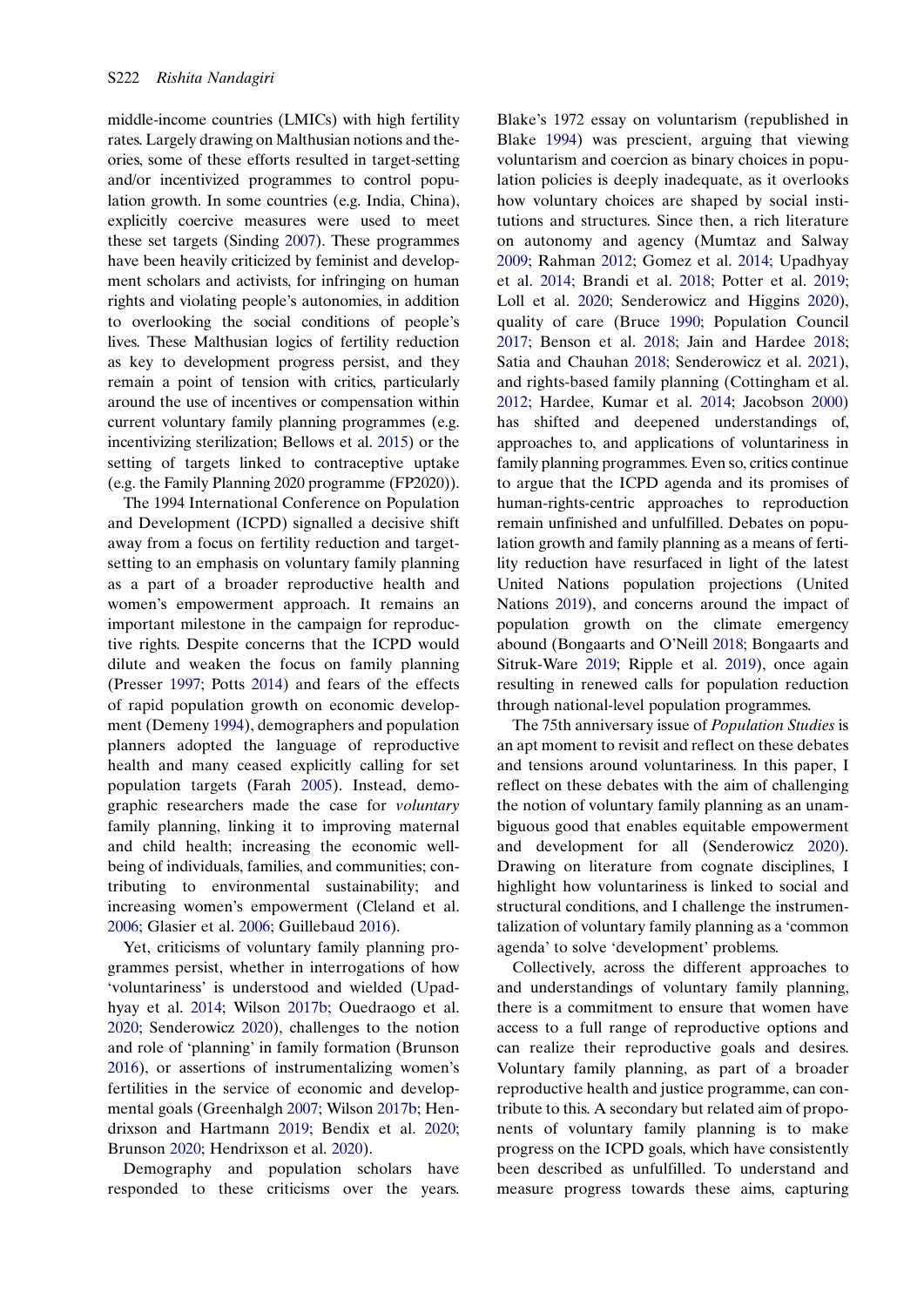accurate data through robust measurements and indicators is essential. Engaging with these interrogations of voluntariness can contribute to and expand our understandings of key concepts (e.g. fertility, unmet need) and measurements (e.g. how we measure autonomy or voluntariness in family planning), strengthening our collective commitment to achieving the aims of the ICPD and contributing to reproductive empowerment, autonomy, and justice.

## Revisiting old debates: ICPD, voluntary family planning, and a common agenda?

The ICPD emphasized 'voluntary family planning' as part of broader concerns around sexual and reproductive health and rights (SRHR), shifting away from population growth and control efforts through target-setting or coercive measures. The commitment to non-coercive and voluntary approaches at the ICPD came out of feminist and social movements' resistance to practices such as incentivizing sterilization acceptors (e.g. in Bangladesh), pressure to meet contraceptive targets (e.g. in Indonesia), or brutal forced sterilization campaigns (e.g. in India) (Sinding [2007](#page-13-1)). These groups challenged enduring Malthusian logics of fertility reduction as a precondition of development and poverty eradication, instead arguing that addressing structural and social barriers (e.g. trade tariffs, structural adjustment programmes, education) would alleviate poverty and progress development goals (Campbell [1998;](#page-10-13) Sen [1999\)](#page-13-12). Viewed as a 'grand compromise' by feminists (Sen [2010,](#page-13-13) p. 143), SRHR came to encompass family planning as a key element of its conceptual and programmatic framework. The ICPD has since played a significant role in setting the international population agenda, including around the language of empowerment, human rights, and voluntary family planning as part of a broader SRHR agenda.

<span id="page-3-10"></span><span id="page-3-9"></span><span id="page-3-0"></span>Reproductive health, understood as a precondition for empowerment and necessary for economic development, has been defined as 'a state of complete physical, mental and social well-being and not merely the absence of disease or infirmity, in all matters relating to the reproductive system and to its functions and processes' (UNFPA and Centre for Reproductive Rights [2013,](#page-13-14) p. 1). This includes not just the right to a safe and satisfying sexual life, but the right and ability to reproduce and the right to decide if, when, and how frequently to reproduce. The ICPD influenced subsequent global goals, including the Millennium Development Goals, the Sustainable Development Goals, and the recent <span id="page-3-12"></span><span id="page-3-2"></span>FP2020 programme (FP2020 [2017;](#page-11-8) Zuccala and Horton [2018](#page-14-3); Yamin, [2019\)](#page-14-4).

Some population scholars and policymakers have criticized the ICPD for overlooking or deliberately sidestepping discussions on population and demographic concerns including population growth, migration, age structures, urbanization, and the environment. They voiced concerns that the reproductive health agenda could overshadow family planning and fertility control, diluting funding for programmes and research, in addition to distracting from a focus on fertility reduction and risking family planning programmes being pulled in different directions (Jain [1995](#page-12-7); Presser [1997](#page-13-2)). Despite concerns from both camps, common ground between previously disparate positions was forged through a commitment to reducing unwanted fertility and improving access to modern contraceptive options. Empowering individuals would progress both goals through reducing unwanted pregnancy and childbearing (Jain [1995](#page-12-7)). Viewing family planning as part of a common agenda of sustainable development links it to a win–win strategy of population reduction as climate mitigation while enabling empowerment, education, and better health outcomes (O'Neill [2000](#page-12-8); Stephenson et al. [2010](#page-13-15)).

<span id="page-3-8"></span><span id="page-3-4"></span>Within this common agenda, population reduction in LMICs remains a pressing concern, one that can be addressed through human-rights-affirming and voluntary family planning programmes. For instance, Bongaarts and O'Neill [\(2018](#page-10-11), p. 652) view voluntary family planning initiatives in LMICs as 'potential climate policy levers' for accelerating fertility decline and reducing population pressures. Voluntary and non-coercive contraceptive uptake in LMICs is 'the most humane vehicle for achieving sustainable social and environmental justice' (Jensen and Creinin [2020,](#page-12-9) p. 146), as it affects women's empowerment (Herrmann [2014;](#page-12-10) Ganivet [2020](#page-11-9)) and education (Newman et al. [2014](#page-12-11)), as well as economic growth (Lawson and Spears [2018](#page-12-12)), political stability, and global security (Cassils [2003](#page-10-14); Walker [2016\)](#page-14-5).

<span id="page-3-11"></span><span id="page-3-7"></span><span id="page-3-6"></span><span id="page-3-5"></span><span id="page-3-3"></span><span id="page-3-1"></span>The common agenda is a compelling and persuasive framework. The recently concluded FP2020 initiative, which is now transitioning to a new FP2030 partnership, saw governments, civil society organizations (including women's rights organizations), donors, academics, and the private sector working together to increase access to voluntary family planning. FP2020 set a goal of '120 by 20': to meet an unmet need for contraception services and supplies for an additional 120 million women and girls in 69 of the world's poorest countries by 2020.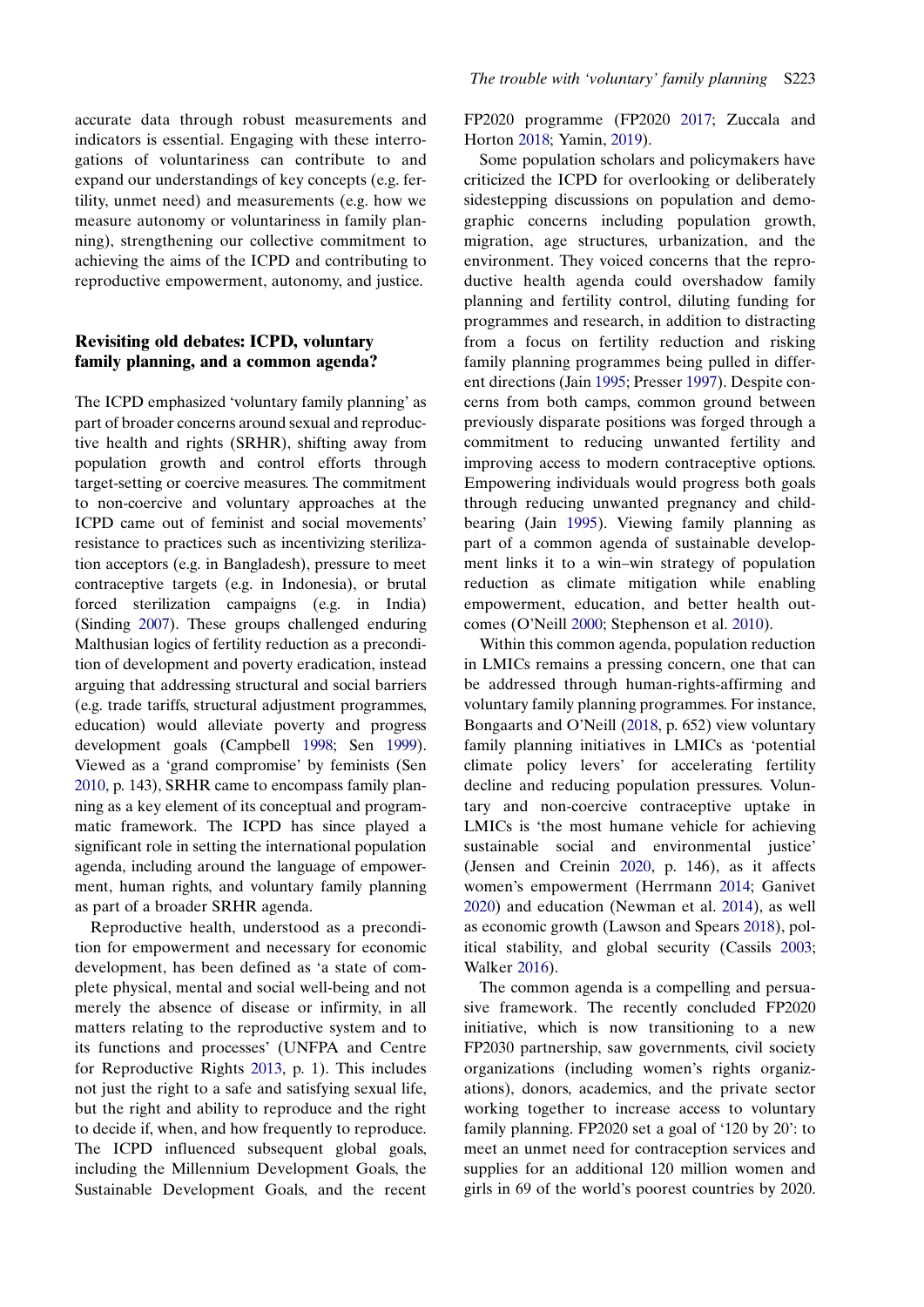The programme, grappling with operationalizing human rights within family planning, formed a Rights and Empowerment Working Group (REWG) that met during 2012–15. The REWG set out guiding principles that include taking a non-coercive, voluntary approach (FP2020 [2017\)](#page-11-8). These principles disavow population control, instead casting contraceptive provision targets as a tool for achieving reproductive rights and the common agenda (FP2020 [2017\)](#page-11-8). However, calls for SRHR advocates to overcome their 'resistance to discussing "population"' as part of a common agenda of development and rights suggest that differences in policy priorities and policy logics are far from resolved (Newman et al. [2014](#page-12-11), p. 53).

## A common agenda: A universal and ubiquitous good?

<span id="page-4-5"></span>Empowerment is a collective, agreed ambition and a necessary precondition for reproductive rights. Voluntary family planning access and use are inextricably linked with empowerment—as a concept and as a process (Prata et al. [2017](#page-13-16)). Despite the consistent disavowal of coercion and the reiterated commitment to human rights principles, why do these two pillars of the common agenda—empowerment and voluntary family planning programmes—continue to face criticism and resistance from feminist groups and collectives?

There are three main points within these criticisms. First, population and sustainable development are political projects that are experienced in deeply stratified and inequitable ways. Second, by focusing on individual behavioural change, the responsibility for current and future conditions (e.g. the climate emergency) is assumed to be held by women and couples instead of by global economic and governance structures. Linking increased contraceptive use to economic growth or climate change mitigation thus instrumentalizes their reproductive behaviours. Finally, resituating conceptualizations of voluntariness with attention to these issues of structure, politics, and power makes visible the constraints—direct and indirect—that shape it and can limit reproductive rights and freedoms.

## Population and sustainable development as political projects

Family planning technologies and development programmes, rather than being neutral technical interventions, are mired in power and function within conditions of structural and social inequality. A consideration of the conditions of family planning—its use and non-use—requires grappling with the politics of reproduction. It entails viewing family planning interventions as tied to and shaped by histories, perceptions, and experiences of eugenics, population control, and colonialism. While the more pernicious of these notions have been largely decried, many of them persist in the use of fertility norms in programmes to urge 'responsible' reproductive management (Bendix and Schultz [2018\)](#page-10-15). Additionally, family planning interventions can be (and have been) used to realize (trans)national goals of the ideal reproductive subject. This, rather than engendering voluntary conditions, limits reproductive empowerment.

<span id="page-4-7"></span><span id="page-4-4"></span>Feminist critics understand 'population' as embedded within racialized and gendered economic and political ideologies (Greenhalgh [2007;](#page-11-5) Wilson [2015](#page-14-6), [2017a;](#page-14-7) Murphy [2017](#page-12-13); Bendix et al. [2020;](#page-10-4) Brunson [2020;](#page-10-5) Hendrixson et al. [2020](#page-12-2)). By situating family planning and contraception within this politicized understanding of population, they dispute constructions of 'voluntary' and 'non-coercive' family planning or population policies as automatically benign interventions (Mazur [2010](#page-12-14); Bendix and Schultz [2018\)](#page-10-15) that promote choice and empowerment for all, instead locating them within the larger political, social, and economic conditions of women's lives (Senderowicz [2019\)](#page-13-17).

<span id="page-4-8"></span><span id="page-4-6"></span><span id="page-4-3"></span><span id="page-4-0"></span>Development policies and interventions such as family planning are powerful and profoundly impact people, populations, and their societies. Yuval-Davis [\(1996](#page-14-8)) argues that national policies and ideologies (e.g. population and development policies) are linked to visions and expectations of womanhood, motherhood, community and nation, thus placing the responsibility for meeting and carrying out national/local goals on (non-)reproduction. These programmes and interventions are not implemented or felt in an equally empowering manner, but can be wielded, perceived, and experienced in violent and inequitable ways—sometimes unintentionally (Ciccia and Lombardo [2019\)](#page-10-16). Population policies are formed within discourses and set standards of 'appropriate' or 'modern' forms of reproduction, which can elide individual desires in the service of standardized practices and forms (Ginsburg and Rapp [1995\)](#page-11-10).

<span id="page-4-2"></span><span id="page-4-1"></span>As such projects are implemented, measured, evaluated, and reproduced, they can give rise to uneasy relationships (tensions) between people's individual desires and the stated goals of programme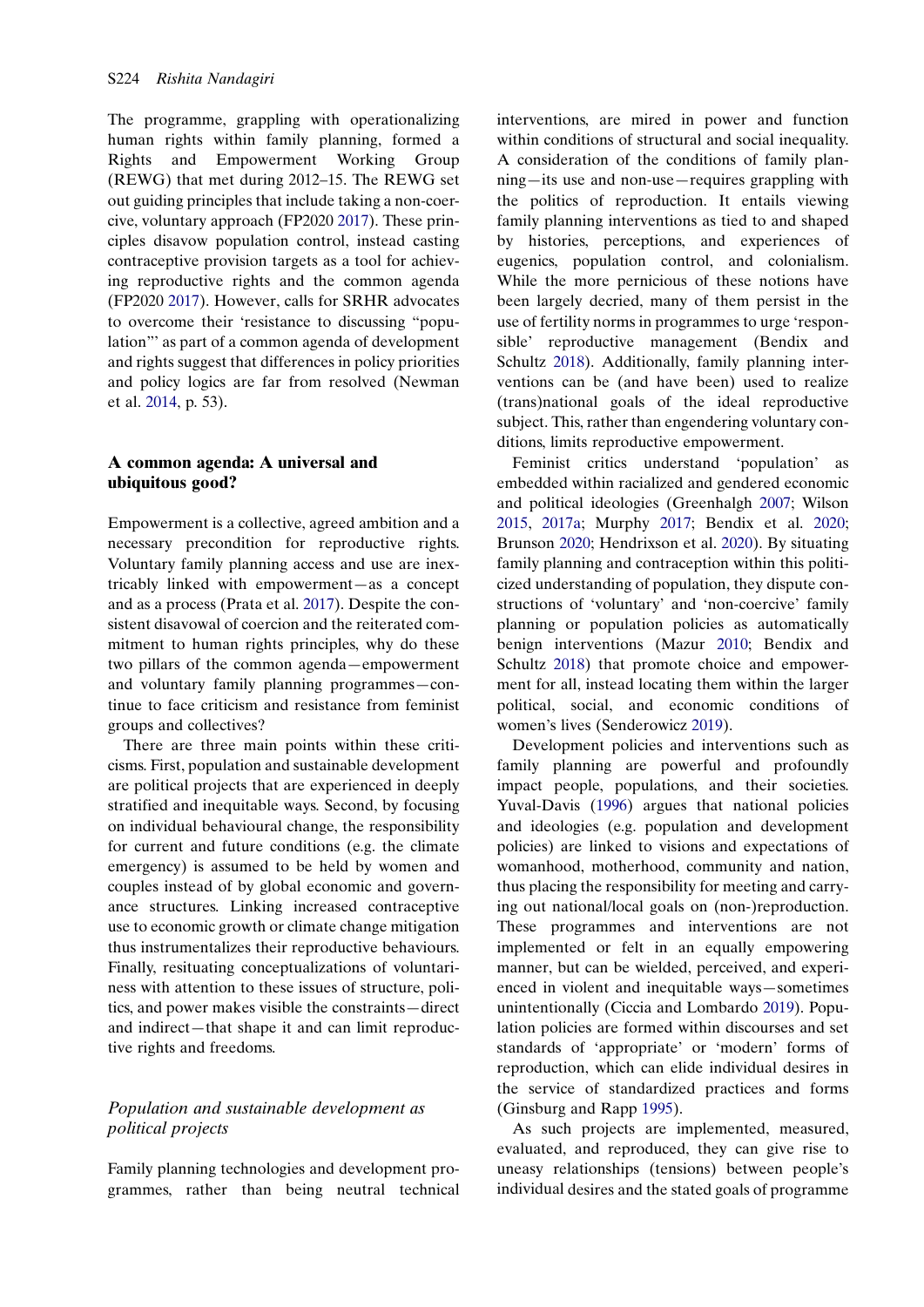<span id="page-5-11"></span><span id="page-5-4"></span>delivery. For example, in low-fertility countries, policy goals may focus on incentivizing or encouraging childbearing (Kalwij [2010](#page-12-15)), while in high-fertility countries they may take the form of deliberately influencing behaviour to shift local social norms around reproduction (Schuler et al. [2011;](#page-13-18) Wegs et al. [2016](#page-14-9)). People's family planning choices and reproductive decisions are thus shaped by such political dynamics and institutions (Maternowska [2006\)](#page-12-16).

<span id="page-5-13"></span><span id="page-5-7"></span><span id="page-5-6"></span>Universalizing norms, such as the use of modern contraception to regulate fertility and encourage smaller families, becomes part of policy approaches and goals (Legg [2005\)](#page-12-17). Such norms signal empowerment and emancipation, creating the notion of a 'modern reproductive subject' who behaves in ways that meet these set notions. Population policies, attempting to realize these modern reproductive subjects through programmes such as voluntary family planning, give rise to ideas of 'responsible' reproductive management: the proper spacing, timing, and number of children (Sasser [2018](#page-13-19), p. 22). Those who deviate from these standards (e.g. a small family norm) are regarded (implicitly and explicitly) as irresponsible, a depiction that justifies interventions to discipline wayward reproductive subjects. This locates (ir)responsibility on the individual rather than focusing on the availability, accessibility, and related conditions that enable (dis)empowerment.

<span id="page-5-10"></span>In the anthropological literature on reproduction, Krause and De Zordo ([2012\)](#page-12-18) demonstrate how women's uncontrolled and irrational fertility—evidenced by spacing, timing, or number of children is seen as an individual failure that demonstrates their lack of modernity, which then requires and justifies family planning interventions. Women and couples are socially sanctioned for violating norms, which reinforces notions of irrational behaviours, while reiterating norms of responsible and rational reproduction (Krause and De Zordo [2012](#page-12-18)). It also underscores the individualization of the responsibility to meet normative standards.

<span id="page-5-5"></span><span id="page-5-2"></span><span id="page-5-1"></span>Such discourses and ideologies that permeate policies are rarely applied to populations in a singular manner but are experienced in stratified ways. Gender and other power relations (e.g. race, class, age, caste, religion) shape access to and use of family planning and contraception. For example, Geronimus [\(2003](#page-11-11), [2004](#page-11-12)) details how teenage African American mothers in the United States (US) are targets of moral condemnation for not adhering to dominant fertility-timing norms. Goisis and Sigle-Rushton [\(2014](#page-11-13)) demonstrate in the UK context that risk of low birthweight increases faster

with age for Black women. When combined with the interpersonal and institutional discrimination faced by Black women in education and within the labour market, their findings suggest that the costs and benefits of postponing a first birth are unlikely to be the same for all social groups. These studies highlight how norms of fertility timing, ideal age at motherhood, or postponement are not universally applicable, are tied to access to resources and the structural constraints encountered, and are experienced in stratified ways along axes of race, age, class, and caste, among other dimensions.

<span id="page-5-8"></span><span id="page-5-3"></span><span id="page-5-0"></span>Mishtal ([2019](#page-12-19)) reveals how Roma women in Poland experience a double burden around their reproduction. Shamed for their high fertility rates, they are also perceived as a threat to national identity, reflecting Yuval-Davis' ([1996](#page-14-8)) contention of fertilities and reproduction as intrinsically tied to nation-building and ideologies of nationhood. Similarly, Basu ([1997,](#page-10-17) p. 9) describes how India's minority Muslim communities are accused of 'unbridled fertility' (p. 9). These notions can be linked to long-held myths of fertility differentials between Muslims and Hindus (Jeffery and Jeffery [2002](#page-12-20)), giving rise to additional constructions of Muslims as 'hyperfertile, "pre-modern" in their reproductive consciousness and, at times, anti-modern, anti-national, and "Other" in citizenship' (Singh [2020,](#page-13-20) p. 6). Wilson ([2015,](#page-14-6) [2018\)](#page-14-10) contextualizes this within the current right-wing Hindu nationalist government's rhetoric, which systematically targets Dalit and Muslim women, casting them as barriers to development due to their so-called irrational and irresponsible reproduction, unlike Hindu (especially savarna or upper-caste) women.

<span id="page-5-14"></span><span id="page-5-12"></span>These conditions—policies, unequal power dynamics, and deep-seated inequities—shape how family planning decisions are made and complicate understandings of what voluntary family planning means and requires.

#### Instrumentalizing reproductive empowerment

<span id="page-5-9"></span>Feminist critics and SRHR advocates are being challenged over their perceived reluctance to consider the 'population problem' or engage in discussions on tackling it. Rather than mere 'resistance to discussing "population"' (Newman et al. [2014](#page-12-11), p. 53), feminists opposing the common agenda contest how population is conceptualized, alongside questioning how population growth, voluntary family planning, and sustainable development are linked within policy and programme design (Petchesky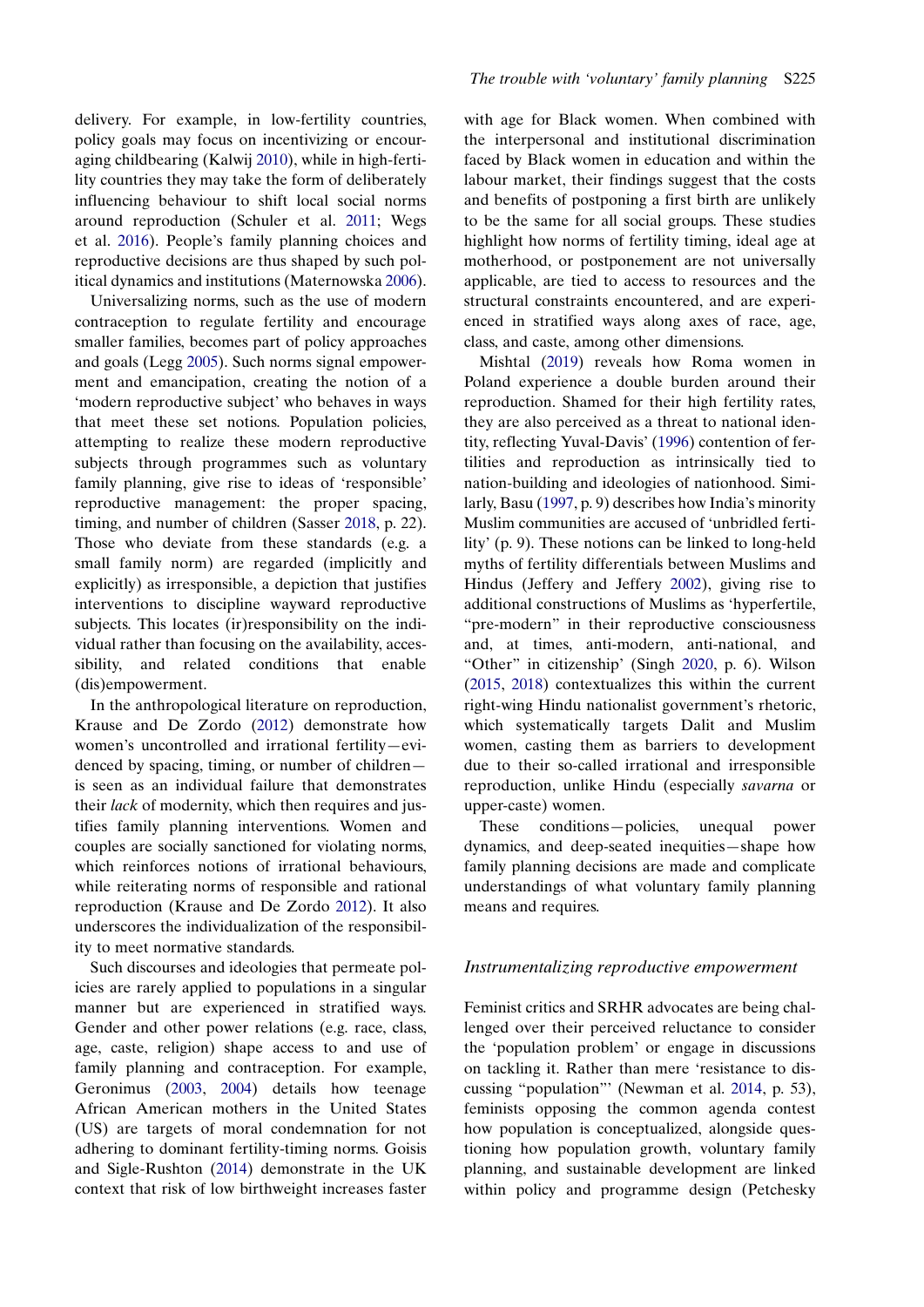[1980](#page-12-21), [1995](#page-13-21); Sen [2010\)](#page-13-13). They highlight how a focus on the perceived consequences of population growth in order to justify family planning interventions in LMIC contexts diverts attention from the causes of population growth (Presser [1997](#page-13-2)). This is not a new argument but one that has been made repeatedly at the ICPD and previous population conferences —including by feminists and groups who, with reservations, agreed to and participated in the grand compromise—and it continues to be argued today.

<span id="page-6-8"></span>The widespread and largely unopposed adoption of reproductive health and rights language by former proponents of population control has been questioned and viewed with scepticism by some who see it as more of a cosmetic shift than a paradigm change (Smyth [1996](#page-13-22)). Brunson ([2020,](#page-10-5) pp. 8– 9), for instance, highlights that contraception's recasting as a metric of women's health (e.g. uptake and fertility reduction) means that fertility reduction takes primacy over improvement in conditions that give rise to ill health (e.g. unsafe abortion due to unwanted pregnancy). Questions around the co-optation of reproductive health to further the 'economisation of life and health' (e.g. the cost-effectiveness of family planning) through 'infrastructures of choice' (Murphy [2017,](#page-12-13) p. 139) have also led to critical assessments of contraception and family planning programmes (Wilson [2017b](#page-14-1)).

There is an inherent tension in the commitment to voluntary family planning while simultaneously instrumentalizing it to meet policy and development goals tied to fertility reduction, potentially creating conditions of coercion and constraints on autonomy (Wilson [2017b](#page-14-1)). A focus on the consequences of population growth marks women's bodies as the unit of intervention, even under the cover of rights, empowerment, and healthcare. Through encouraging reduced fertility, it instrumentalizes women's bodies and reproduction to meet all these expectations and improvements at the family level (e.g. improved health outcomes), the national level (e.g. economic development), and the global level (e.g. the climate emergency), which is proof of women's individual empowerment (Bhatia et al. [2020](#page-10-18)). Thus, women's fertilities are problematized rather than the conditions that surround them, including social inequalities, trade agreements, consumption patterns, or structural constraints that contribute to the climate emergency or poor/slow economic development (Bendix and Schultz [2018\)](#page-10-15).

<span id="page-6-0"></span>Importantly, such fertility-reduction-centric approaches are focused and visited primarily on women. FP2020 is a recent example: men are largely absent in this family planning initiative, <span id="page-6-4"></span>with no specific target to increase their contraceptive use. They are largely viewed and understood as 'partners' within the rhetoric of engaging men and boys. Although the principles governing the FP2020 initiative explicitly champion key aspects of voluntariness (including agency, informed choice, and empowerment), FP2020 as a programme constructs an overarching target for 'accelerated' contraceptive provision for a set numerical target of new users (Hendrixson [2019a\)](#page-11-14). Targets have historically (and in more recent times) resulted in active and passive behaviour (Connelly [2003](#page-10-19); de la Dehesa [2019](#page-10-20); Drabo [2020\)](#page-10-21), leading to demographic objectives taking precedence over people's individual needs and desires. Reminiscent of past population control efforts, targets become the tools and mechanisms for achieving progress on the ICPD's unfinished agenda under the guise of realizing reproductive rights and a common agenda (Wilson [2017b\)](#page-14-1).

<span id="page-6-7"></span><span id="page-6-3"></span><span id="page-6-2"></span><span id="page-6-1"></span>Greenhalgh ([1994\)](#page-11-15) theorizes contraceptive and family planning technology as holding the potential to simultaneously empower and disempower women. Indeed, family planning and contraception represent a key element of reproductive freedom and justice (Petchesky [1980](#page-12-21); Ross [2017](#page-13-23)), an element that is essential to women's health and well-being on its own merits. While it offers women the possibility and ability to exercise autonomy and agency over their own bodies and lives, it also acts a vehicle for other goals: meeting a set target of contraceptive uptake, preventing high-risk behaviours, or enabling economic development. It enables the mechanisms of body politics, allowing the state to intervene, discipline, and regulate women's bodies and lives to meet its own particular (and changeable) reproductive governance aims (Morgan and Roberts [2012](#page-12-22); Morgan [2019\)](#page-12-23). Women's autonomies and their sexual and reproductive health are then at risk of becoming secondary to these aims, despite women simultaneously being charged with carrying them out.

### <span id="page-6-6"></span><span id="page-6-5"></span>(Re)situating voluntariness: Ways forward?

But why do the arguments and misgivings of feminist critics matter for how we understand and operationalize voluntariness in demographic work? Conceptualizing choice and voluntariness with attention to power and politics troubles and highlights the deficiencies of current demographic measurements and indicators. It is necessary to rethink the measures and indicators deployed in voluntary family planning programmes, particularly in order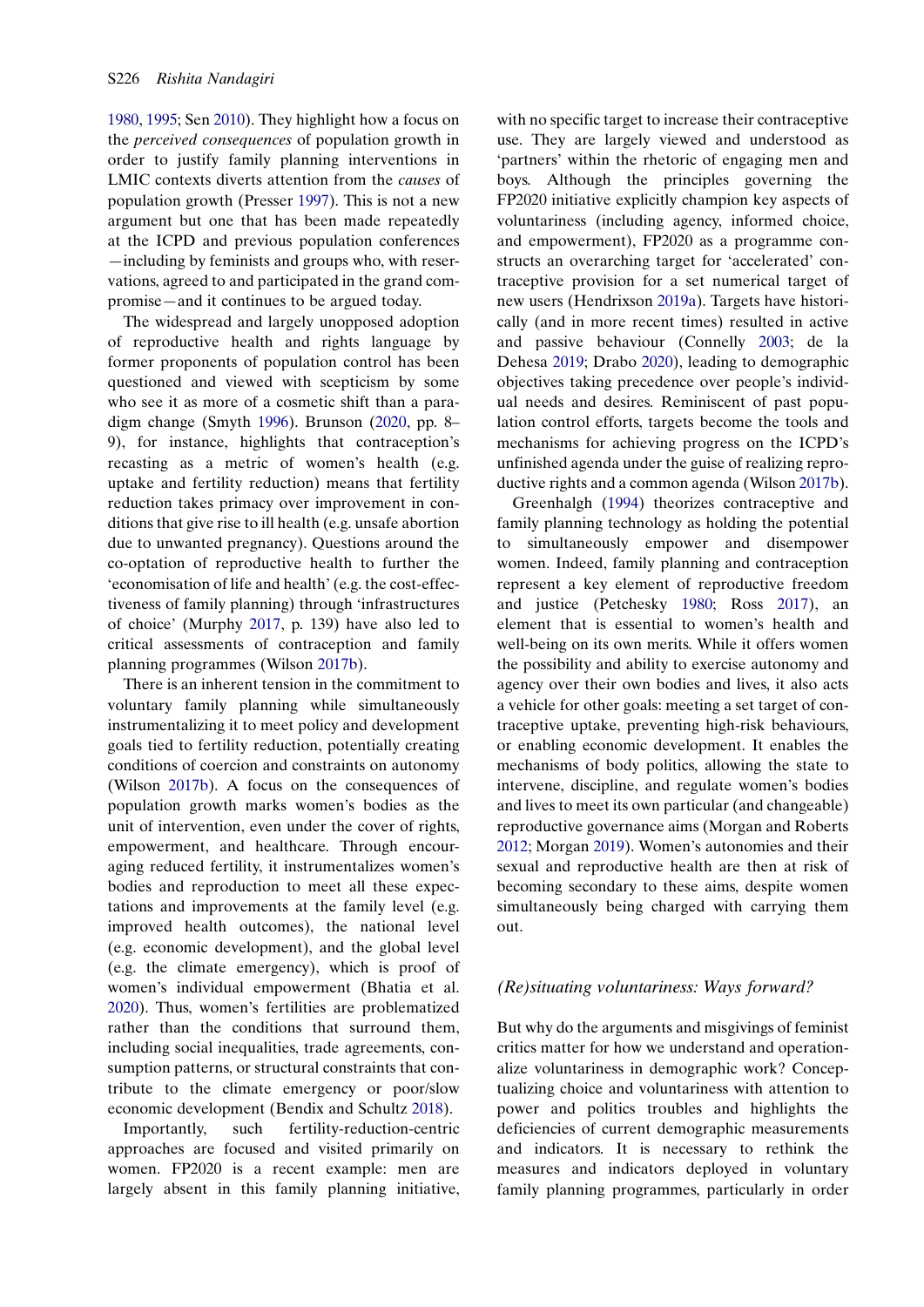to uphold and realize the human-rights-affirming commitments of ICPD and subsequent agreements.

Many demographic measurements of family planning and fertility outcomes focus on the individual and their fertilities or behaviours (e.g. total fertility, the contraceptive prevalence rate, and the unmet need for contraception). To operationalize concepts such as voluntariness in these (or in new) measures requires a consideration of these criticisms and a broader set of theories and approaches. There has been recent work and commitment to creating new indicators, but as Senderowicz ([2020\)](#page-13-4) points out, many of the new proposals are tweaks or reformulations of existing measures rather than radical reconceptualizations. Designing a new indicator or measure is no doubt an arduous task, but there is an urgent need for new measurements that account for the political, structural, and human-rights approaches in voluntariness. Senderowicz [\(2020](#page-13-4), p. 4) compellingly points out that the 'lack of a person-centered population-based indicator for family planning is not just a question of academic concern. Rather, in a global health context dependent on quantitative indicators for everything from agenda setting to programme evaluation, the absence of an indicator reflective of rights-based family planning can mean that other, more measurable outcomes are prioritized instead'. Without a clear understanding of what voluntariness entails and the complex factors—interpersonal, social, and structural—that shape it, our measurements and analyses remain inadequate. This runs the additional risk of stretching meaning, that is, changing what the term 'voluntary' means in practice and for people's lives and experiences.

Conceptualizations of voluntariness are tied to how coercive conditions are understood. While definitions of coercion remain contested, understanding it as direct and visible forms of force or violence alone does not account for the multiple ways in which it is experienced and manifested. Some scholars contend that a broad definition of coercion risks being applied as a catch-all term, incriminating all family planning projects, including those that are failing quality-of-care standards or are poorly implemented rather than just those that are truly coercive (Hardee, Harris et al. [2014](#page-11-16)). While standards of accessibility, availability, acceptability, and quality of care are important for contraception and family planning service provision and uptake, they do not directly confront issues of coercion and violation of autonomy as separate issues in themselves. Rather, approaching improved quality as leading to increased uptake and fertility reduction remains in service of set programmatic targets or goals (Senderowicz [2019\)](#page-13-17).

<span id="page-7-2"></span>One definition of coercion in family planning, offered as part of efforts to achieve FP2020 through voluntary family planning, suggests that coercion comprises actions or behaviours (e.g. force, violence, intimidation, or manipulation) that limit or compromise autonomy or agency (Hardee, Harris et al. [2014](#page-11-16)). Coercion, however, does not just refer to direct, visible, or interpersonal forms of violence or manipulation; it permeates the structural and social conditions that surround decisionmaking and agency and includes the use of fraud and deception (Senderowicz [2019](#page-13-17)). Understanding what gives rise to covert and overt coercive conditions in reproductive health requires us to grapple with structural and systemic violence (Nandagiri et al. [2020](#page-12-24)). For example, evidence shows that healthcare providers draw on norms and standards to discipline and regulate fertility through a range of indirect techniques and methods, such as shame (De Zordo [2017](#page-10-22)). These are experienced in stratified ways.

<span id="page-7-5"></span><span id="page-7-3"></span><span id="page-7-0"></span>Similar concerns are also diffused through family planning programmes, particularly through the use of modern methods such as long-acting reversible contraceptives (LARCs) in LMICs. (Bendix and Schultz [2018](#page-10-15); Bendix et al. [2020\)](#page-10-4). LARCs, like targets in population policies, have a troubled racialized and gendered past (Hartmann [1995;](#page-11-17) Hendrixson [2019b\)](#page-12-25). The resurgence of target-driven interventions within the rhetoric of rights has recasted LARCs as a cost-effective, efficient, and reliable method of contraception for meeting these targets (Bendix et al. [2020](#page-10-4)).

<span id="page-7-4"></span><span id="page-7-1"></span>'LARC-first' approaches—emphasizing the reliability of LARCs and promoting implants or intrauterine devices (IUDs) first and as superior to other methods—have been criticized in the US (Gomez et al. [2014\)](#page-11-6) and located within legacies of reproductive and scientific racism, including population control, eugenics, and entrenched inequalities (Gubrium et al. [2016](#page-11-18); Senderowicz et al. [2021\)](#page-13-10). Programmes that target 'high-risk' groups (e.g. the young, Black or Latinx persons, or sex workers) draw on population-level statistical data to construct and estimate the high risk of unintended pregnancy for specific groups; when this is used as justification for LARC-first programmes, it limits their reproductive autonomies and desires, and is underpinned by specific racial logics regarding whose reproduction requires interventions and why (Gomez et al. [2014](#page-11-6)).

Similar LARC-first programmes have been enthusiastically deployed in LMICs. These efforts largely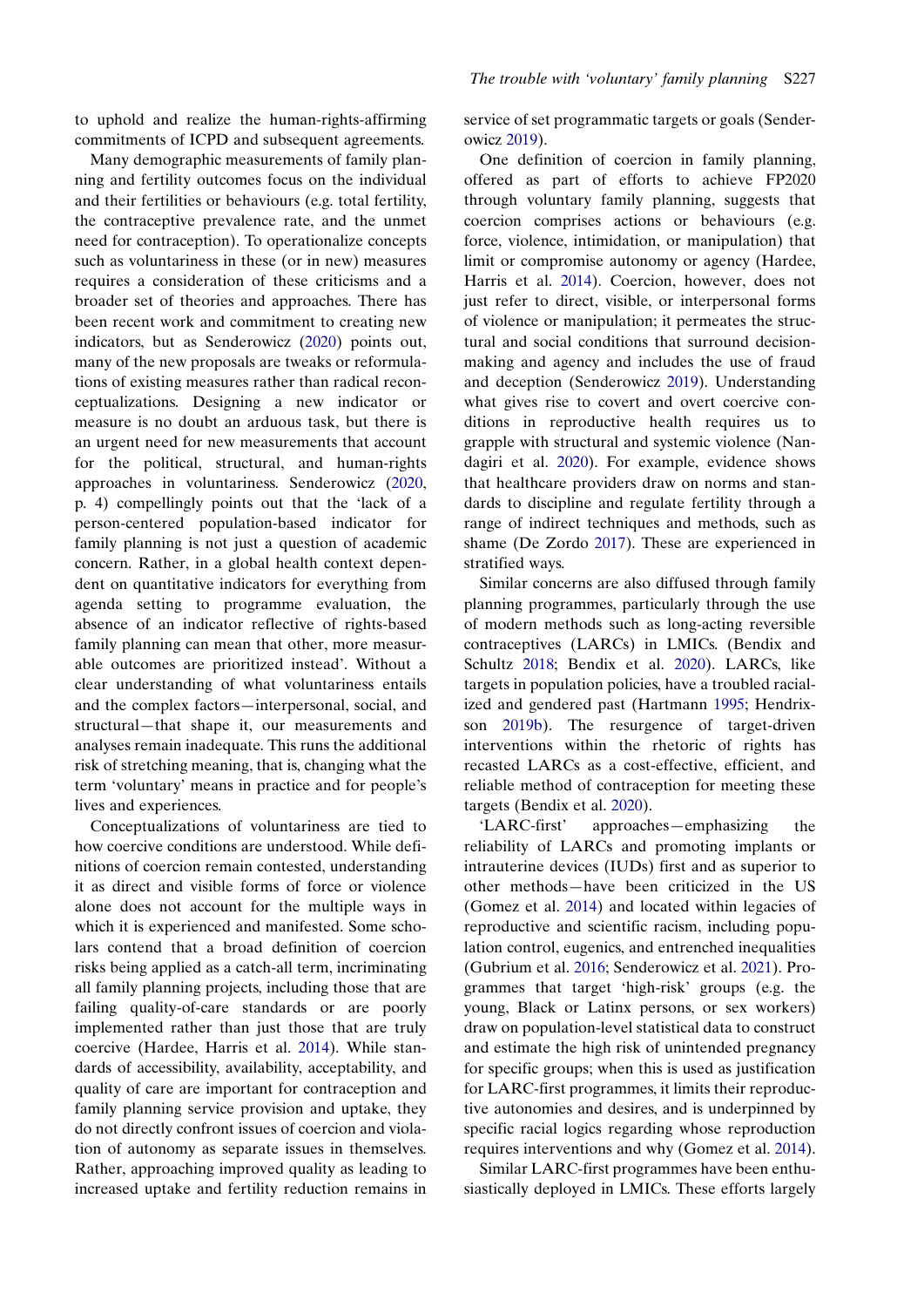<span id="page-8-1"></span>use a single LARC method and/or focus on a specific time period in the reproductive life course (e.g. postpartum or post-abortion) (Senderowicz et al. [2021\)](#page-13-10). Yet, these programmes, too, are highly contextualized and sit within racialized and historical experiences of contraception: in South Africa, for example, injectable contraception still today evokes memories of apartheid-era fertility control policies (Stevens [2021](#page-13-24)). A recent study on the use of postpartum IUDs (PPIUDs) in Tanzania finds evidence of biased contraceptive counselling, presenting the PPIUD as superior to other methods and downplaying side effects, as well as disparaging other methods to promote uptake (Senderowicz et al. [2021](#page-13-10)). These are not just aspects of provider bias or quality of care but shape the conditions of provision and voluntariness that are understood and negotiated interpersonally as well as structurally.

Engaging with the criticisms of voluntariness may give rise to new measurements (e.g. contraceptive autonomy) or new frameworks of analysis (e.g. reproductive empowerment or reproductive justice). These could enable more valid and robust measures and understandings of family planning (non-)use.

Senderowicz ([2019\)](#page-13-17), exploring contraceptive coercion in two sites in an anonymized sub-Saharan African country, finds evidence of both structural and interpersonal forms of coercion. Rather than using a limited binary notion of voluntary vs coercive, Senderowicz [\(2019](#page-13-17)) conceptualizes a spectrum of contraceptive coercion that includes subtle forms of coercion, such as a lack of method mix, false information, and use of scare tactics, in addition to more overt forms, such as refusing removal of LARCs or inserting methods without women's consent or knowledge. This conceptualization reveals the range of constraints that women can experience in attempting to exercise their autonomies, and it shifts understandings of voluntariness vs coercion from a purely interpersonal dimension to one that is mediated through structures and institutions, including the (re)production and disciplining of reproductive subjects.

Recent demographic work has expanded and deepened our understandings of reproductive empowerment, offering conceptual clarity around its different dimensions and approaches. Upadhyay et al.'s [\(2014](#page-14-0)) work on reproductive autonomy offers a new scale that assesses international power within reproductive decision-making. The scale accounts for a broad range of individuals—including parents, friends, and in-laws, in addition to sexual partners—who influence reproductive decision-making and autonomy. The <span id="page-8-2"></span>scale specifically draws on and applies theories of power and gender to reproduction (p. 22), enhancing understandings of the conditions affecting contraceptive (non-)use and the role of interpersonal power dynamics in shaping them. This, in turn, can enable supportive human-rights-affirming environments that enable women's reproductive intentions to be met. Upadhyay et al. [\(2021](#page-14-11)) also focus on the specific needs of adolescents and young adults in a new scale. Accounting for adolescents' life stage and the impact of interpersonal, social, and structural factors on their ability to make strategic life choices, the scale provides a robust mechanism for assessing the links between structural factors, empowerment, and outcomes.

<span id="page-8-0"></span>Edmeades et al. [\(2018](#page-11-19), pp. 11–13) offer a conceptual framework for reproductive empowerment as a relational, multilevel, and dynamic process shaped by immediate social environments that are embedded in broader social structures and institutions. Drawing on an explicit conceptualization of power as multidimensional, the framework accounts for cultural, economic, and social systems that play a critical role in shaping the parameters of empowerment and the exercise of rights. The authors conclude with a call for more work on the structural dimensions of empowerment and its relationships with power(s). Senderowicz's [\(2020](#page-13-4)) work on measuring contraceptive autonomy also helps to expand these efforts and understandings. In producing a new indicator for contraceptive autonomy, she includes autonomous non-use as a positive outcome. This innovation in measurement offers the potential for decoupling autonomy from fertility reduction targets and reimagining the conditions of family planning provision.

### Conclusion

What is troubling about 'voluntary' family planning anyway? It is the contexts in which family planning technologies are provided, the discourses and rhetoric that surround them, and whether consistent recommendations for voluntary family planning can be fulfilled if they do not cater to the full range of reproductive options, including those that do not further the aims or goals of governance (e.g. not using contraception, having 'large' families, being child-free, or using traditional methods). The realization of rights is not in rhetoric or technological promise, but in the ways structures and environments are transformed to enable people's autonomies. Full voluntariness requires the freedom to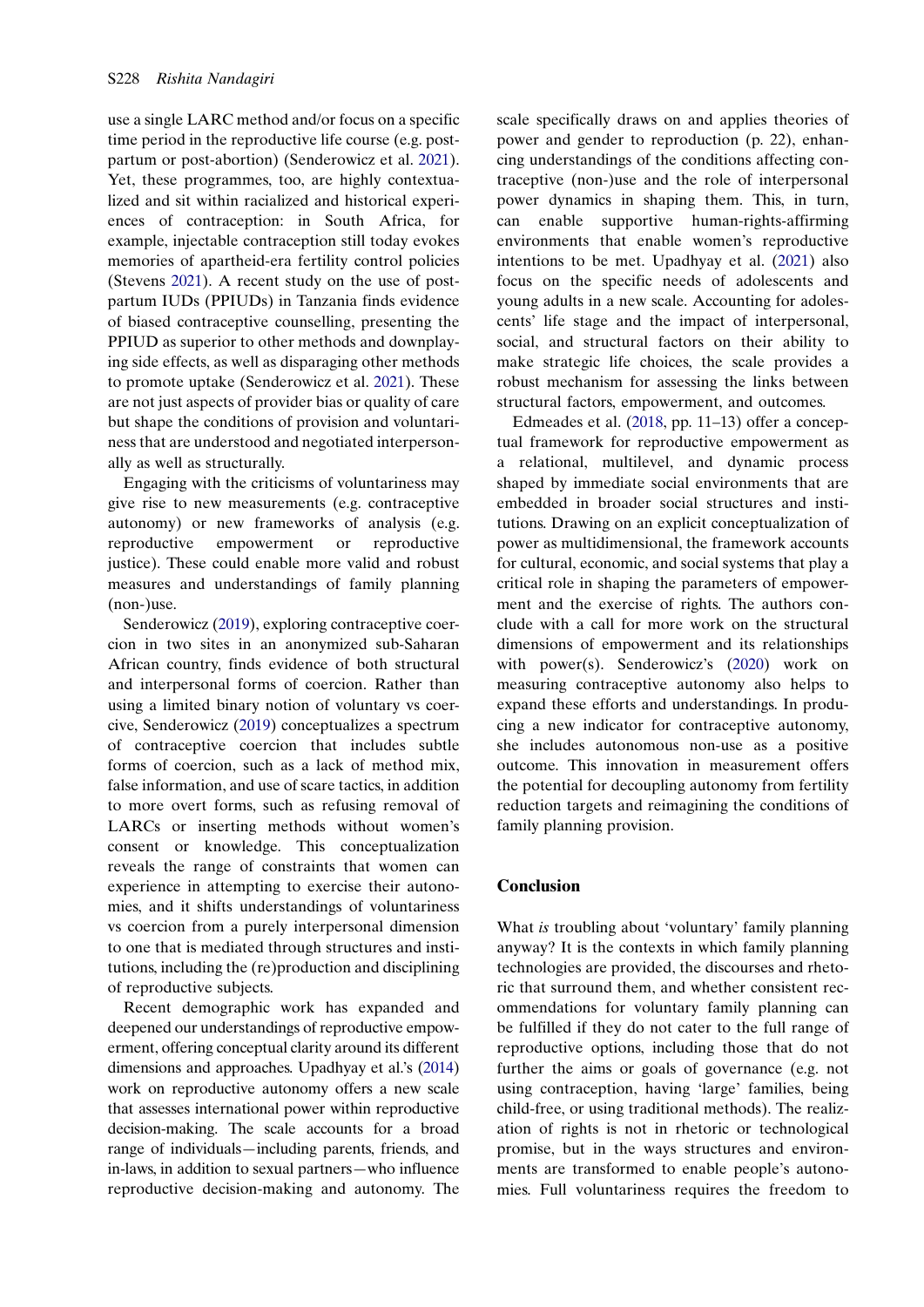exercise that autonomy, which—within the current stratified forms and discourses that hold fertility reduction as the inevitable expression of empowerment and development—remains constrained.

<span id="page-9-4"></span><span id="page-9-3"></span>Voluntary family planning and contraceptive technologies hold immense emancipatory power, and I am not dismissing the very real need that they meet or the ways in which women engage with and contest these technologies to realize their own agencies and autonomies. Women are not passive recipients of these technologies and interventions, instead also using them to meet their own social and personal goals and ideals (Richey [2004;](#page-13-25) Maternowska [2006](#page-12-16); Foley [2007;](#page-11-20) Smith-Oka [2009;](#page-13-26) Drabo [2020](#page-10-21)). Contrary to assertions that such criticisms of family planning are anti-contraception or even anti-women, these formulations centre around women's autonomies and reproductive freedoms instead of around developmental goals, reproductive outcomes, or state priorities in the use and provision of contraceptive services. The technology of contraception itself is not the issue. The criticism, as Brunson ([2020,](#page-10-5) p. 8) argues, is 'aimed at the normalization of pregnancy prevention […] This normalization allows persuasive—potentially even coercive family planning campaigns to go unnoticed and unquestioned'.

Senderowicz [\(2020](#page-13-4), p. 12) urges us to:

imagine what family planning would be like today if it had not emerged from the population control movement, but rather, if it were created today based wholly on reproductive rights and health. Goals and targets would likely be agnostic on questions of fertility growth or decline, of contraceptive uptake or nonuse, and instead might focus entirely on concerns of quality, rights, access, health, and autonomy.

It is this possibility of a new imagination and focus that drives much of the feminist challenge to family planning today. A feminist endeavour is a fundamentally political effort, dedicated not just to confronting inequalities but also to the transformation of societies and structures in service of a more just world. Demography's commitment to describing and documenting our world is essential to this political project, in terms of its description and measurement of inequalities over time, interrogation of causal mechanisms, and influence on policy setting and implementation. Demography's work in family planning is a case in point, widely adopting the ICPD and the commitment to reproductive rights, debating and producing new understandings of empowerment and coercion (Gomez et al. [2014](#page-11-6); Brandi et al. [2018](#page-10-7); Senderowicz <span id="page-9-5"></span><span id="page-9-2"></span><span id="page-9-1"></span><span id="page-9-0"></span>[2019\)](#page-13-17), creating new measures of autonomy (Edmeades et al. [2010](#page-11-21), [2018](#page-11-19); Upadhyay et al. [2014](#page-14-0); Senderowicz [2020](#page-13-4); Upadhyay et al. [2021](#page-14-11)), and grappling with gender (Fennell [2011;](#page-11-22) Fledderjohann and Roberts [2018\)](#page-11-23), race (Gomez et al. [2014;](#page-11-6) Higgins [2014;](#page-12-26) Gubrium et al. [2016\)](#page-11-18), and religion (Weigl-Jäger [2016](#page-14-12); Singh [2020](#page-13-20)), among other factors. Many of these efforts draw on critical perspectives and theories (e.g. power, social construction of gender) from a range of disciplines, including anthropology, development, global health, gender studies, and sociology. These critical perspectives also make visible how power and power relations structure our societies and the interventions that research offers, whether in policy or in contributing to understandings of social phenomena. Accounting for the structural elements that shape choice and voluntariness in descriptions, measurements, conceptualizations, and analyses strengthens family planning interventions and arguments.

And this is why demography and demographers should engage with troublesome questions of politics and power. Attention to power does not just shape methods, understandings of data, or analyses of voluntariness and family planning but also the ways the discipline intersects with policy and policy interventions. Grappling with this—and the discipline's past—allows for new measurements to be designed, for new directions of study to emerge, for new questions to be posed, and for new methodologies and methods to be used. It allows us to draw on these to continue the description, measurement, and interrogation of the social world and its relations in ways that reflect populations and people, causes and consequences.

#### Notes and acknowledgements

- 1 Rishita Nandagiri is an ESRC postdoctoral fellow in the Department of Methodology, London School of Economics and Political Science. Please direct all correspondence to Rishita Nandagiri, Department of Methodology, Houghton Street, London School of Economics and Political Science, London WC2A 2AE, United Kingdom; or by Email: [r.nandagiri@lse.ac.uk](mailto:r.nandagiri@lse.ac.uk) or Twitter https://twitter.com/rishie\_
- 2 Many thanks to Professor Wendy Sigle and the participants of the virtual Population Studies workshop for contributors to this issue, held in September 2020, for their thoughtful suggestions. Thanks also to the anonymous reviewers for their critical commentary and impassioned defence of the discipline—it was a real learning curve, and I am grateful for their engagement.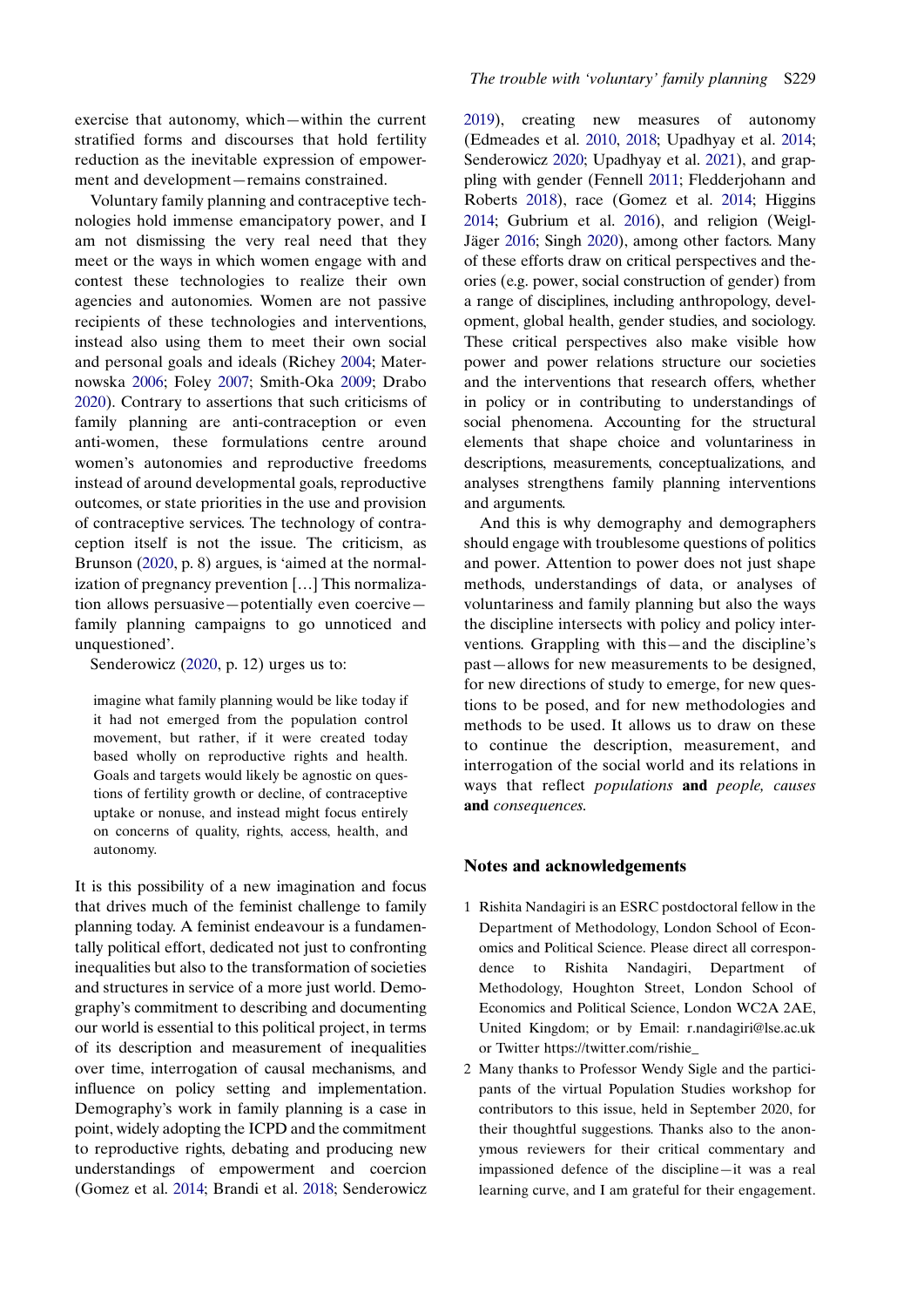I am immensely grateful to Professor Wendy Sigle, Professor Ernestina Coast, Dr Tiziana Leone, Dr Flora Cornish, Dr Jenny Chanfreau, Dr Laura Sochas, Joe Strong, and Dr Leigh Senderowicz for the invigorating conversations that helped me develop my arguments and clarify my position.

3 Funding: My work on this paper was supported by the Economic and Social Research Council (grant number ES/V006282/1).

## ORCID

Rishita Nandagiri D[http://orcid.org/0000-0003-4424-](http://orcid.org/0000-0003-4424-769X) [769X](http://orcid.org/0000-0003-4424-769X)

#### References

- <span id="page-10-17"></span>Basu, A. M. [1997.](#page-5-0) The 'politicization' of fertility to achieve non-demographic objectives, Population Studies 51: 5– 18. doi[:10.1080/0032472031000149686](https://doi.org/10.1080/0032472031000149686)
- <span id="page-10-0"></span>Bellows, N. M., Askew, I., and Bellows, B. [2015.](#page-2-0) Review of performance-based incentives in community-based family planning programmes. Journal of Family Planning and Reproductive Health Care, 41(2), 146– 151. doi:[10.1136/jfprhc-2014-100883](https://doi.org/10.1136/jfprhc-2014-100883)
- <span id="page-10-4"></span>Bendix, D., E. E. Foley, A. Hendrixson, and S. Schultz. [2020](#page-2-1). Targets and technologies: Sayana Press and Jadelle in contemporary population policies, Gender, Place and Culture 27: 351–369. doi:[10.1080/0966369X.](https://doi.org/10.1080/0966369X.2018.1555145) [2018.1555145](https://doi.org/10.1080/0966369X.2018.1555145)
- <span id="page-10-15"></span>Bendix, D., and S. Schultz. [2018.](#page-4-0) The political economy of family planning: Population dynamics and contraceptive markets, Development and Change 49: 259–285. doi[:10.1111/dech.12363](https://doi.org/10.1111/dech.12363)
- <span id="page-10-9"></span>Benson, J., K. Andersen, D. Brahmi, J. Healy, A. Mark, A. Ajode, and R. Griffin. [2018.](#page-2-2) What contraception do women use after abortion? An analysis of 319,385 cases from eight countries, Global Public Health 13: 35–50. doi: [10.1080/17441692.2016.1174280](https://doi.org/ 10.1080/17441692.2016.1174280)
- <span id="page-10-18"></span>Bhatia, R., J. S. Sasser, D. Ojeda, A. Hendrixson, S. Nadimpally, and E. E. Foley. [2020.](#page-6-0) A feminist exploration of 'populationism': Engaging contemporary forms of population control, Gender, Place & Culture 27: 333– 350. doi:[10.1080/0966369X.2018.1553859](https://doi.org/10.1080/0966369X.2018.1553859)
- <span id="page-10-6"></span>Blake, J. [1994.](#page-2-3) Judith Blake on fertility control and the problem of voluntarism, Population and Development Review 20: 167–177. doi[:10.2307/2137635](https://doi.org/10.2307/2137635)
- <span id="page-10-11"></span>Bongaarts, J., and B. C. O'Neill. [2018.](#page-2-4) Global warming policy: Is population left out in the cold?, Science 361: 650–652. doi:[10.1126/science.aat8680](https://doi.org/10.1126/science.aat8680)
- <span id="page-10-12"></span>Bongaarts, J., and R. Sitruk-Ware. [2019](#page-2-5). Climate change and contraception, BMJ Sexual & Reproductive Health 45: 233–235. doi[:10.1136/bmjsrh-2019-200399](https://doi.org/10.1136/bmjsrh-2019-200399)
- <span id="page-10-7"></span>Brandi, K., E. Woodhams, K. O. White, and P. K. Mehta. [2018](#page-2-6). An exploration of perceived contraceptive coercion at the time of abortion, Contraception 97: 329– 334. doi[:10.1016/j.contraception.2017.12.009](https://doi.org/10.1016/j.contraception.2017.12.009)
- <span id="page-10-8"></span>Bruce, J. [1990.](#page-2-7) Fundamental elements of the quality of care: A simple framework, Studies in Family Planning 21: 61–91. doi[:10.2307/1966669](https://doi.org/10.2307/1966669)
- <span id="page-10-3"></span>Brunson, J. [2016.](#page-2-8) Planning Families in Nepal: Global and Local Projects of Reproduction. New Brunswick: Rutgers University Press.
- <span id="page-10-5"></span>Brunson, J. [2020.](#page-2-9) Tool of economic development, metric of global health: Promoting planned families and economized life in Nepal, Social Science and Medicine 254: 112298. doi:[10.1016/j.socscimed.2019.05.003](https://doi.org/10.1016/j.socscimed.2019.05.003)
- <span id="page-10-13"></span>Campbell, M. M. [1998.](#page-3-0) Schools of thought: An analysis of interest groups influential in international population policy, Population and Environment 19(6): 487–512. doi[:10.1023/A:1024660407333](https://doi.org/10.1023/A:1024660407333)
- <span id="page-10-14"></span>Cassils, J. A. [2003](#page-3-1). Overpopulation, sustainable development, and security: Developing an integrated strategy, Population and Environment 25: 171–194. doi[:10.1023/](https://doi.org/10.1023/B:POEN.0000032321.00906.70) [B:POEN.0000032321.00906.70](https://doi.org/10.1023/B:POEN.0000032321.00906.70)
- <span id="page-10-16"></span>Ciccia, R., and E. Lombardo. [2019](#page-4-1). Care policies in practice: How discourse matters for policy implementation, Policy and Society 38(4): 537–553. doi[:10.1080/](https://doi.org/10.1080/14494035.2019.1702278) [14494035.2019.1702278](https://doi.org/10.1080/14494035.2019.1702278)
- <span id="page-10-2"></span>Cleland, J., S. Bernstein, A. Ezeh, A. Faundes, A. Glasier, and J. Innis. [2006](#page-2-10). Family planning: The unfinished agenda, The Lancet 368: 1810–1827. doi[:10.1016/](https://doi.org/10.1016/S0140-6736(06)69480-4) [S0140-6736\(06\)69480-4](https://doi.org/10.1016/S0140-6736(06)69480-4)
- <span id="page-10-19"></span>Connelly, M. [2003](#page-6-1). Population control is history: New perspectives on the international campaign to limit population growth, Comparative Studies in Society and History 45: 122–147. doi[:10.1017/](https://doi.org/10.1017/S0010417503000069) [S0010417503000069](https://doi.org/10.1017/S0010417503000069)
- <span id="page-10-10"></span>Cottingham, J., A. Germain, and P. Hunt. [2012](#page-2-11). Use of human rights to meet the unmet need for family planning, The Lancet 380(9837): 172–180. doi[:10.1016/](https://doi.org/10.1016/S0140-6736(12)60732-6) [S0140-6736\(12\)60732-6](https://doi.org/10.1016/S0140-6736(12)60732-6)
- <span id="page-10-20"></span>de la Dehesa, R. [2019.](#page-6-2) Social medicine, feminism and the politics of population: From transnational knowledge networks to national social movements in Brazil and Mexico, Global Public Health 14: 803–816. doi:[10.](https://doi.org/10.1080/17441692.2018.1443486) [1080/17441692.2018.1443486](https://doi.org/10.1080/17441692.2018.1443486)
- <span id="page-10-22"></span>De Zordo, S. [2017](#page-7-0). From women's 'irresponsibility' to foetal 'patienthood': Obstetricians-gynaecologists' perspectives on abortion and its stigmatisation in Italy and Cataluña, Global Public Health, 1–13. doi[:10.1080/](https://doi.org/10.1080/17441692.2017.1293707) [17441692.2017.1293707](https://doi.org/10.1080/17441692.2017.1293707)
- <span id="page-10-1"></span>Demeny, P. [1994.](#page-2-12) Two proposals for the agenda at Cairo, International Family Planning Perspectives 20(1). doi[:10.2307/2133335](https://doi.org/10.2307/2133335)
- <span id="page-10-21"></span>Drabo, S. [2020.](#page-6-2) Beyond 'family planning'—Local realities on contraception and abortion in Ouagadougou,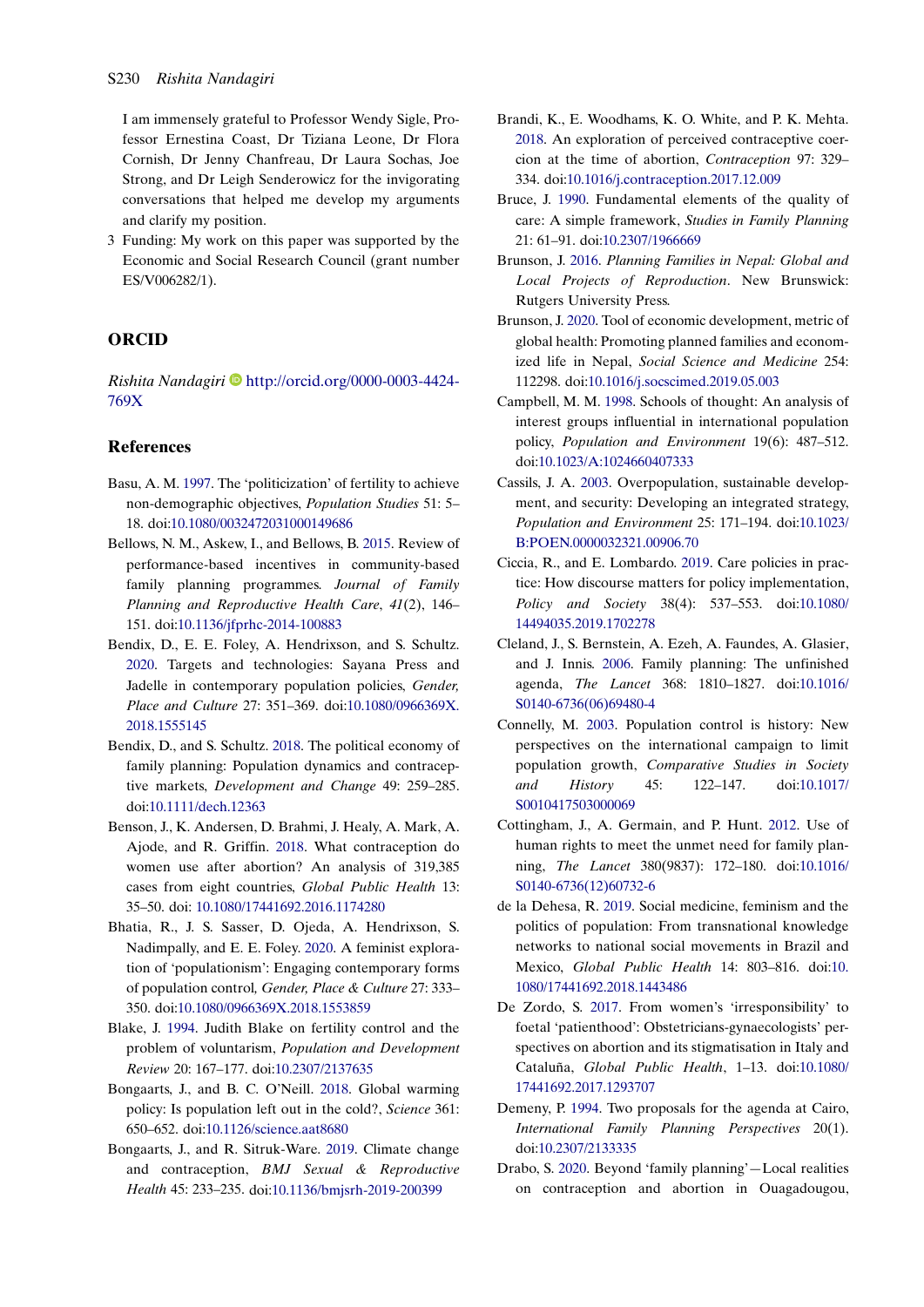Burkina Faso, Social Sciences 9: 1–15. doi[:10.3390/](https://doi.org/10.3390/socsci9110212) [socsci9110212](https://doi.org/10.3390/socsci9110212)

- <span id="page-11-21"></span>Edmeades, J., S. M. Lee-Rife, and A. Malhotra. [2010.](#page-9-0) Women and reproductive control: The nexus between abortion and contraceptive use in Madhya Pradesh, India, Studies in Family Planning 41: 75–88. doi:[10.](https://doi.org/10.1111/j.1728-4465.2010.00228.x) [1111/j.1728-4465.2010.00228.x](https://doi.org/10.1111/j.1728-4465.2010.00228.x)
- <span id="page-11-19"></span>Edmeades, J., C. Mejia, J. Parsons, and M. Sebany. [2018](#page-8-0). A Conceptual Framework for Reproductive Empowerment: Empowering Individuals and Couples to Improve their Health (Background Paper). Available: Washington DC: International Centre for Reseach on Women.
- <span id="page-11-2"></span>Farah, F. M. [2005](#page-2-13). Changing population paradigms post ICPD: Policy and programme implications, Genus 61 (3/4): 141–163. Available: [https://www.jstor.org/stable/](https://www.jstor.org/stable/29789272) [29789272](https://www.jstor.org/stable/29789272)
- <span id="page-11-22"></span>Fennell, J. L. [2011](#page-9-1). Men bring condoms, women take pills, Gender & Society 25: 496–521. doi[:10.1177/](https://doi.org/10.1177/0891243211416113) [0891243211416113](https://doi.org/10.1177/0891243211416113)
- <span id="page-11-23"></span>Fledderjohann, J., and C. Roberts. [2018.](#page-9-2)Missing men, missing infertility: The enactment of sex/gender in surveys in lowand middle-income countries, Population Horizons 15(2): 66–87. doi:[10.1515/pophzn-2018-0003](https://doi.org/10.1515/pophzn-2018-0003)
- <span id="page-11-20"></span>Foley, E. E. [2007](#page-9-3). Overlaps and disconnects in reproductive health care: Global policies, national programs, and the micropolitics of reproduction in northern Senegal, Medical Anthropology 26(4): 323–354. doi:[10.](https://doi.org/10.1080/01459740701619830) [1080/01459740701619830](https://doi.org/10.1080/01459740701619830)
- <span id="page-11-8"></span>FP2020. [2017.](#page-3-2) Family Planning 2020: Rights and Empowerment Principles for Family Planning. Available: [http://www.familyplanning2020.org/sites/](http://www.familyplanning2020.org/sites/default/files/rights-based-fp/FP2020_Statement_of_Principles_FINAL.pdf) [default/files/rights-based-fp/FP2020\\_Statement\\_of\\_](http://www.familyplanning2020.org/sites/default/files/rights-based-fp/FP2020_Statement_of_Principles_FINAL.pdf) [Principles\\_FINAL.pdf](http://www.familyplanning2020.org/sites/default/files/rights-based-fp/FP2020_Statement_of_Principles_FINAL.pdf)
- <span id="page-11-9"></span>Ganivet, E. [2020.](#page-3-3) Growth in human population and consumption both need to be addressed to reach an ecologically sustainable future, Environment, Development and Sustainability 22(6): 4979–4998. doi[:10.1007/](https://doi.org/10.1007/s10668-019-00446-w) [s10668-019-00446-w](https://doi.org/10.1007/s10668-019-00446-w)
- <span id="page-11-11"></span>Geronimus, A. T. [2003.](#page-5-1) Damned if you do: Culture, identity, privilege, and teenage childbearing in the United States, Social Science & Medicine 57: 881–893. doi:[10.](https://doi.org/10.1016/S0277-9536(02)00456-2) [1016/S0277-9536\(02\)00456-2](https://doi.org/10.1016/S0277-9536(02)00456-2)
- <span id="page-11-12"></span>Geronimus, A. T. [2004.](#page-5-1) Teenage childbearing as cultural prism, British Medical Bulletin 69: 155–166. doi:[10.](https://doi.org/10.1093/bmb/ldh019) [1093/bmb/ldh019](https://doi.org/10.1093/bmb/ldh019)
- <span id="page-11-10"></span>Ginsburg, F. and R. Rapp. [1995](#page-4-2). Conceiving the New World Order: The Global Politics of Reproduction. Berkeley: University of California Press.
- <span id="page-11-3"></span>Glasier, A., A. M. Gülmezoglu, G. P. Schmid, C. G. Moreno, and P. F. Van Look. [2006.](#page-2-14) Sexual and reproductive health: A matter of life and death, The Lancet 368: 1595–1607. doi:[10.1016/S0140-6736\(06\)69478-6](https://doi.org/10.1016/S0140-6736(06)69478-6)
- <span id="page-11-13"></span>Goisis, A., and W. Sigle-Rushton. [2014.](#page-5-2) Childbearing postponement and child well-being: A complex and varied relationship?, Demography 51(5): 1821–1841. doi:[10.](https://doi.org/10.1007/s13524-014-0335-4) [1007/s13524-014-0335-4](https://doi.org/10.1007/s13524-014-0335-4)
- <span id="page-11-6"></span>Gomez, A. M., L. Fuentes, and A. Allina. [2014](#page-2-15). Women or LARC first? Reproductive autonomy and the promotion of long-acting reversible contraceptive methods, Perspectives on Sexual and Reproductive Health 46(3): 171–175. doi[:10.1363/46e1614](https://doi.org/10.1363/46e1614)
- <span id="page-11-0"></span>Greenhalgh, S. [1990](#page-1-0). Toward a political economy of fertility: Anthropological contributions, Population and Development Review 16(1): 85–106. doi[:10.2307/](https://doi.org/10.2307/1972530) [1972530](https://doi.org/10.2307/1972530)
- <span id="page-11-15"></span>Greenhalgh, S. [1994.](#page-6-3) Controlling births and bodies in village China, American Ethnologist 21: 3–30. doi:[10.](https://doi.org/10.1525/ae.1994.21.1.02a00010) [1525/ae.1994.21.1.02a00010](https://doi.org/10.1525/ae.1994.21.1.02a00010)
- <span id="page-11-1"></span>Greenhalgh, S. [1995](#page-1-0). Anthropology theorizes reproduction: Integrating practice, political economic, and feminist perspectives, in S. Greenhalgh (eds), Situating Fertility. Cambridge: Cambridge University Press, pp. 3–28.
- <span id="page-11-5"></span>Greenhalgh, S. [2007](#page-2-16). Globalization and population governance in China, in A. Ong and S. J. Collier (eds), Global Assemblages: Technology, Politics, and Ethics as Anthropological Problems. Oxford, UK: Blackwell, pp. 354–372.
- <span id="page-11-18"></span>Gubrium, A. C., E. S. Mann, S. Borrero, C. Dehlendorf, J. Fields, T. Geronimus, A. M. Gómez, et al. [2016.](#page-7-1) Realizing reproductive health equity needs more than long-acting reversible contraception (LARC), American Journal of Public Health 106(1): 18–19. doi:[10.2105/AJPH.2015.302900](https://doi.org/10.2105/AJPH.2015.302900)
- <span id="page-11-4"></span>Guillebaud, J. [2016.](#page-2-14) Voluntary family planning to minimise and mitigate climate change, BMJ (Online) 353: 5–8. doi:[10.1136/bmj.i2102](https://doi.org/10.1136/bmj.i2102)
- <span id="page-11-16"></span>Hardee, K., S. Harris, M. Rodriguez, J. Kumar, L. Bakamjian, K. Newman, and W. Brown. [2014.](#page-7-2) Achieving the goal of the London Summit on Family Planning by adhering to voluntary, rights-based family planning: What can we learn from past experiences with coercion?, International Perspectives on Sexual and Reproductive Health 40: 206–214. doi[:10.1363/](https://doi.org/10.1363/4020614) [4020614](https://doi.org/10.1363/4020614)
- <span id="page-11-7"></span>Hardee, K., J. Kumar, K. Newman, L. Bakamjian, S. Harris, M. Rodríguez, and W. Brown. [2014](#page-2-17). Voluntary, human rights-based family planning: A conceptual framework, Studies in Family Planning 45(1): 1–18. doi:[10.](https://doi.org/10.1111/j.1728-4465.2014.00373.x) [1111/j.1728-4465.2014.00373.x](https://doi.org/10.1111/j.1728-4465.2014.00373.x)
- <span id="page-11-17"></span>Hartmann, B. [1995](#page-7-3). Reproductive Rights and Wrongs: The Global Politics of Population Control. Boston, MA: South End Press.
- <span id="page-11-14"></span>Hendrixson, A. [2019a](#page-6-4). Population control in the troubled present: The '120 by 20' target and implant access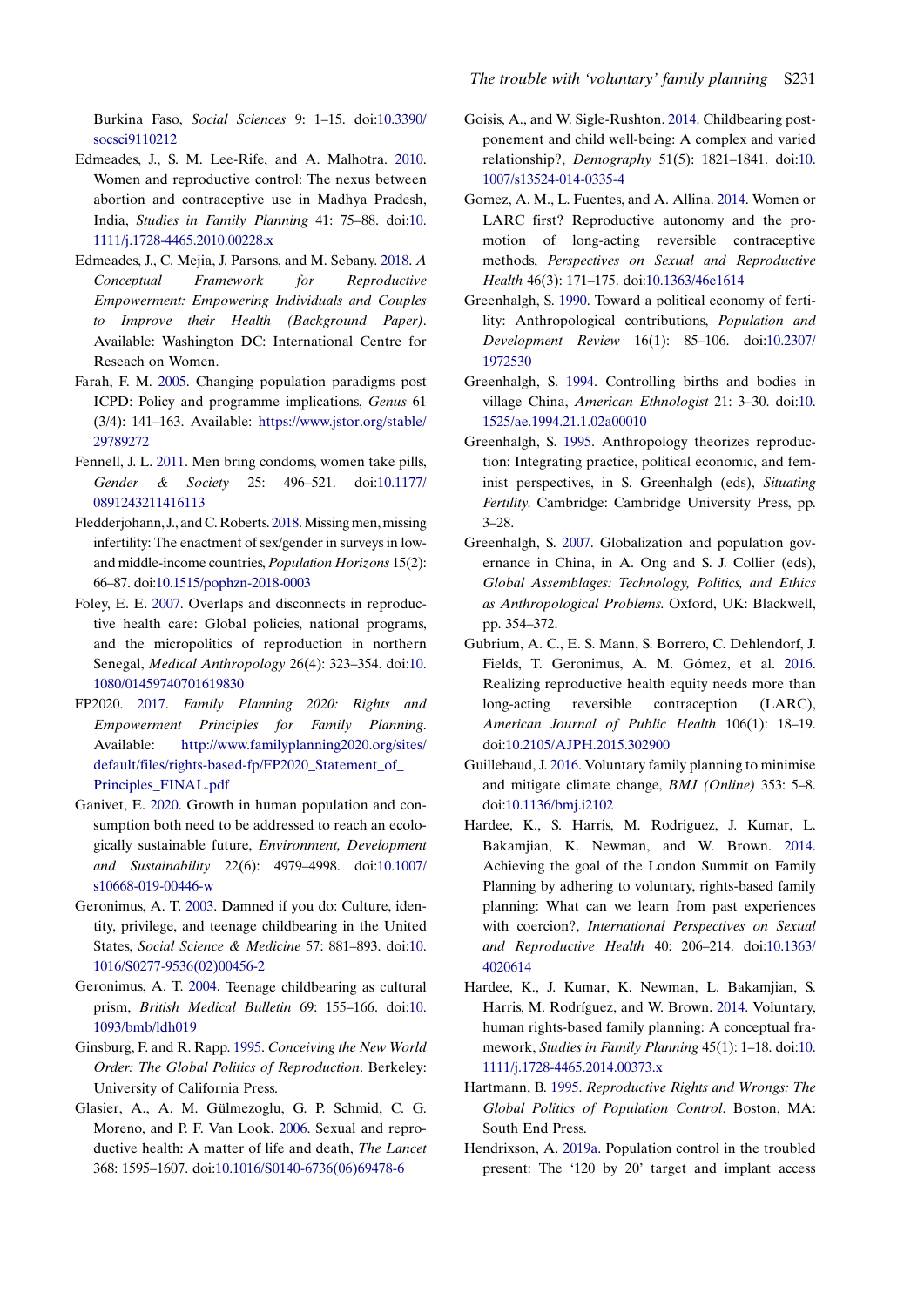program, Development and Change 50: 786–804. doi:[10.](https://doi.org/10.1111/dech.12423) [1111/dech.12423](https://doi.org/10.1111/dech.12423)

- <span id="page-12-25"></span>Hendrixson, A. [2019b.](#page-7-4) A renewed call for feminist resistance to population control, DifferenTakes 94. Available: [https://sites.hampshire.edu/popdev/a-renew](https://sites.hampshire.edu/popdev/a-renewed-call-for-feminist-resistance-to-climate-change/) [ed-call-for-feminist-resistance-to-climate-change/](https://sites.hampshire.edu/popdev/a-renewed-call-for-feminist-resistance-to-climate-change/)
- <span id="page-12-1"></span>Hendrixson, A., and B. Hartmann. [2019](#page-2-1). Threats and burdens: Challenging scarcity-driven narratives of "overpopulation", Geoforum; Journal of Physical, Human, and Regional Geosciences 101: 250–259. doi[:10.1016/j.geoforum.2018.08.009](https://doi.org/10.1016/j.geoforum.2018.08.009)
- <span id="page-12-2"></span>Hendrixson, A., D. Ojeda, J. S. Sasser, S. Nadimpally, E. E. Foley, and R. Bhatia. [2020](#page-2-9). Confronting populationism: Feminist challenges to population control in an era of climate change, Gender, Place and Culture 27: 307– 315. doi:[10.1080/0966369X.2019.1639634](https://doi.org/10.1080/0966369X.2019.1639634)
- <span id="page-12-10"></span>Herrmann, M. [2014](#page-3-3). Sustainable development, demography and sexual and reproductive health: Inseparable linkages and their policy implications, Reproductive Health Matters 22: 28–42. doi[:10.1016/S0968-8080](https://doi.org/10.1016/S0968-8080(14)43757-1) [\(14\)43757-1](https://doi.org/10.1016/S0968-8080(14)43757-1)
- <span id="page-12-26"></span>Higgins, J. A. [2014.](#page-9-2) Celebration meets caution: LARC's boons, potential busts, and the benefits of a reproductive justice approach, Contraception 89(4): 237–241. doi[:10.1016/j.contraception.2014.01.027](https://doi.org/10.1016/j.contraception.2014.01.027)
- <span id="page-12-6"></span>Jacobson, J. [2000](#page-2-17). Transforming family planning programmes: Towards a framework for advancing the reproductive rights agenda, Reproductive Health Matters 8(15): 21–32. doi[:10.1016/S0968-8080](https://doi.org/10.1016/S0968-8080(00)90003-X) [\(00\)90003-X](https://doi.org/10.1016/S0968-8080(00)90003-X)
- <span id="page-12-7"></span>Jain, A. [1995.](#page-3-4) Implementing the ICPD's message, Studies in Family Planning 26(5), 296. doi[:10.2307/2138015](https://doi.org/10.2307/2138015)
- <span id="page-12-5"></span>Jain, A., and K. Hardee. [2018.](#page-2-2) Revising the FP Quality of Care Framework in the context of rights-based family planning, Studies in Family Planning 49: 171–179. doi[:10.1111/sifp.12052](https://doi.org/10.1111/sifp.12052)
- <span id="page-12-20"></span>Jeffery, P., and R. Jeffery. [2002](#page-5-3). A population out of control? Myths about Muslim fertility in contemporary India, World Development 30: 1805–1822. doi[:10.1016/](https://doi.org/10.1016/S0305-750X(02)00066-9) [S0305-750X\(02\)00066-9](https://doi.org/10.1016/S0305-750X(02)00066-9)
- <span id="page-12-9"></span>Jensen, J. T., and M. D. Creinin. [2020.](#page-3-5) Family planning, population growth, and the environment, Contraception 101: 145–147. doi:[10.1016/j.](https://doi.org/10.1016/j.contraception.2020.02.003) [contraception.2020.02.003](https://doi.org/10.1016/j.contraception.2020.02.003)
- <span id="page-12-15"></span>Kalwij, A. [2010](#page-5-4). The impact of family policy expenditure on fertility in Western Europe, Demography 47: 503– 519. doi:[10.1353/dem.0.0104](https://doi.org/10.1353/dem.0.0104)
- <span id="page-12-18"></span>Krause, E. L., and S. De Zordo. [2012.](#page-5-5) Introduction. Ethnography and biopolitics: Tracing 'rationalities' of reproduction across the north–south divide, Anthropology & Medicine 19: 137–151. doi[:10.1080/](https://doi.org/10.1080/13648470.2012.675050) [13648470.2012.675050](https://doi.org/10.1080/13648470.2012.675050)
- <span id="page-12-12"></span>Lawson, N., and D. Spears. [2018](#page-3-6). Optimal population and exhaustible resource constraints, Journal of

Population Economics 31: 295–335. doi[:10.1007/](https://doi.org/10.1007/s00148-017-0665-9) [s00148-017-0665-9](https://doi.org/10.1007/s00148-017-0665-9)

- <span id="page-12-17"></span>Legg, S. [2005](#page-5-6). Foucault's population geographies: Classifications, biopolitics and governmental spaces, Population, Space and Place 11: 137–156. doi[:10.1002/](https://doi.org/10.1002/psp.357) [psp.357](https://doi.org/10.1002/psp.357)
- <span id="page-12-4"></span>Loll, D., P. J. Fleming, R. Stephenson, E. J. King, E. Morhe, A. Manu, and K. S. Hall. [2020](#page-2-18). Factors associated with reproductive autonomy in Ghana, Culture, Health and Sexuality 23: 1–18. doi:[10.1080/13691058.2019.1710567](https://doi.org/10.1080/13691058.2019.1710567)
- <span id="page-12-16"></span>Maternowska, M. C. [2006](#page-5-7). Reproducing Inequities: Poverty and the Politics of Population in Haiti. Piscataway, NJ: Rutgers University Press.
- <span id="page-12-14"></span>Mazur, L. [2010](#page-4-3). Introduction. In Mazur, L. (ed.) A pivotal moment. Population, justice, and the environmental challenge. Washington DC: Island Press.
- <span id="page-12-19"></span>Mishtal, J. [2019](#page-5-8). Reproductive governance and the (re)definition of human rights in Poland, Medical Anthropology 38: 182–194. doi:[10.1080/01459740.2018.](https://doi.org/10.1080/01459740.2018.1472090) [1472090](https://doi.org/10.1080/01459740.2018.1472090)
- <span id="page-12-23"></span>Morgan, L. M. [2019](#page-6-5). Reproductive governance, redux, Medical Anthropology 38: 113–117. doi[:10.1080/](https://doi.org/10.1080/01459740.2018.1555829) [01459740.2018.1555829](https://doi.org/10.1080/01459740.2018.1555829)
- <span id="page-12-22"></span>Morgan, L. M., and E. F. S. Roberts. [2012](#page-6-6). Reproductive governance in Latin America, Anthropology and Medicine 19: 241–254. doi:[10.1080/13648470.2012.](https://doi.org/10.1080/13648470.2012.675046) [675046](https://doi.org/10.1080/13648470.2012.675046)
- <span id="page-12-3"></span>Mumtaz, Z., and S. Salway. [2009](#page-2-19). Understanding gendered influences on women's reproductive health in Pakistan: Moving beyond the autonomy paradigm, Social Science & Medicine 68: 1349–1356. doi:[10.1016/j.socscimed.](https://doi.org/10.1016/j.socscimed.2009.01.025) [2009.01.025](https://doi.org/10.1016/j.socscimed.2009.01.025)
- <span id="page-12-13"></span>Murphy, M. [2017.](#page-4-4) The Economization of Life. Durham and London: Duke University Press.
- <span id="page-12-24"></span>Nandagiri, R., E. Coast, and J. Strong. [2020.](#page-7-5) COVID-19 and abortion: Making structural violence visible, International Perspectives on Sexual and Reproductive Health 46(Suppl. 1): 83–89. doi[:10.1363/46e1320](https://doi.org/10.1363/46e1320)
- <span id="page-12-11"></span>Newman, K., S. Fisher, S. Mayhew, and J. Stephenson. [2014](#page-3-7). Population, sexual and reproductive health, rights and sustainable development: Forging a common agenda, Reproductive Health Matters 22: 53– 64. doi[:10.1016/S0968-8080\(14\)43770-4](https://doi.org/10.1016/S0968-8080(14)43770-4)
- <span id="page-12-8"></span>O'Neill, B. [2000.](#page-3-8) Cairo and climate change: A win–win opportunity, Global Environmental Change 10(2): 93– 96. doi[:10.1016/S0959-3780\(00\)00013-3](https://doi.org/10.1016/S0959-3780(00)00013-3)
- <span id="page-12-0"></span>Ouedraogo, R., L. Senderowicz, and C. Ngbichi. [2020.](#page-2-20) "I wasn't ready": Abortion decision-making pathways in Ouagadougou, Burkina Faso, International Journal of Public Health 65: 477–486. doi:[10.1007/s00038-020-](https://doi.org/10.1007/s00038-020-01359-6) [01359-6](https://doi.org/10.1007/s00038-020-01359-6)
- <span id="page-12-21"></span>Petchesky, R. [1980.](#page-5-9) Reproductive freedom: Beyond "a woman's right to choose", Signs: Journal of Women in Culture and Society 5: 661–685. doi[:10.1086/493757](https://doi.org/10.1086/493757)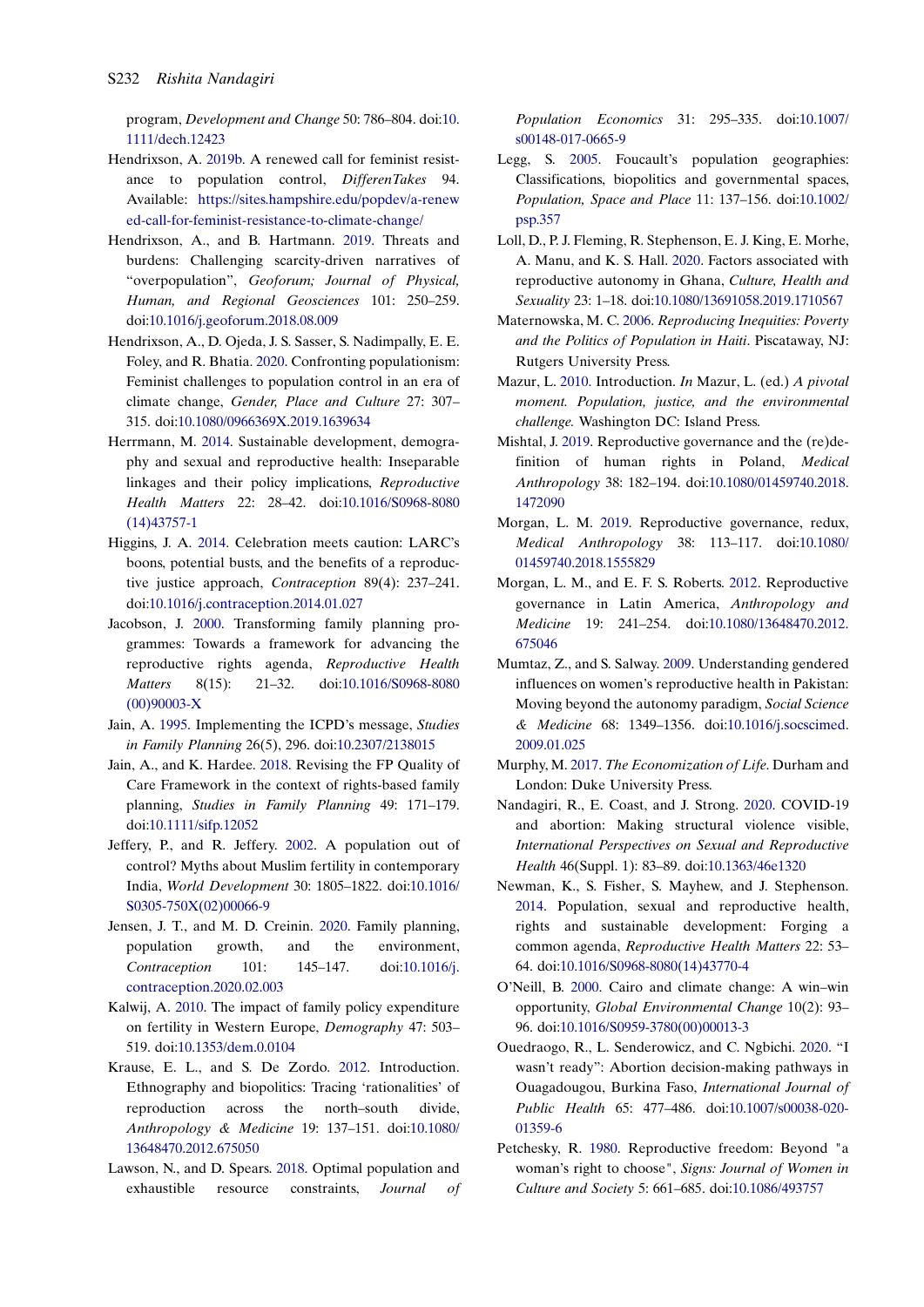- <span id="page-13-21"></span>Petchesky, R. [1995.](#page-5-9) From population control to reproductive rights: Feminist faultlines, Reproductive Health Matters 6. doi[:10.1016/0968-8080\(95\)90172-8](https://doi.org/10.1016/0968-8080(95)90172-8)
- <span id="page-13-8"></span>Population Council. [2017.](#page-2-7) Quality of care in the context of rights-based family planning. Available: [https://www.](https://www.popcouncil.org/uploads/pdfs/2017RH_QoCRightsBasedFP.pdf) [popcouncil.org/uploads/pdfs/2017RH\\_QoCRightsBase](https://www.popcouncil.org/uploads/pdfs/2017RH_QoCRightsBasedFP.pdf) [dFP.pdf](https://www.popcouncil.org/uploads/pdfs/2017RH_QoCRightsBasedFP.pdf)
- <span id="page-13-6"></span>Potter, J. E., A. J. Stevenson, K. Coleman-Minahan, K. Hopkins, K. White, S. E. Baum, and D. Grossman. [2019](#page-2-6). Challenging unintended pregnancy as an indicator of reproductive autonomy, Contraception: 4–7. doi:[10.1016/j.contraception.2019.02.005](https://doi.org/10.1016/j.contraception.2019.02.005)
- <span id="page-13-3"></span>Potts, M. [2014.](#page-2-21) Getting family planning and population back on track, Global Health: Science and Practice 2 (2): 145–151. doi:[10.9745/GHSP-D-14-00012](https://doi.org/10.9745/GHSP-D-14-00012)
- <span id="page-13-16"></span>Prata, N., A. Fraser, M. J. Huchko, J. D. Gipson, M. Withers, S. Lewis, E. J. Ciaraldi, et al. [2017](#page-4-5). Women's empowerment and family planning: A review of literature, Journal of Biosocial Science 1: 1–31. doi[:10.1017/](https://doi.org/10.1017/S0021932016000663) [S0021932016000663](https://doi.org/10.1017/S0021932016000663)
- <span id="page-13-2"></span>Presser, H. [1997](#page-2-21). Demography, feminism, and the science– policy nexus, Population and Development Review 23: 295–331. doi[:10.2307/2137547](https://doi.org/10.2307/2137547)
- <span id="page-13-5"></span>Rahman, M. [2012](#page-2-15). Women's autonomy and unintended pregnancy among currently pregnant women in Bangladesh, Maternal and Child Health Journal 16: 1206–1214. doi[:10.1007/s10995-011-0897-3](https://doi.org/10.1007/s10995-011-0897-3)
- <span id="page-13-25"></span>Richey, L. A. [2004](#page-9-4). Construction, control and family planning in Tanzania: Some bodies the same and some bodies different, Feminist Review 78: 56–79. doi:[10.](https://doi.org/10.1057/palgrave.fr.9400182) [1057/palgrave.fr.9400182](https://doi.org/10.1057/palgrave.fr.9400182)
- <span id="page-13-11"></span>Ripple, W. J., C. Wolf, T. M. Newsome, P. Barnard, and W. R. Moomaw. [2019.](#page-2-5) World scientists' warning of a climate emergency, BioScience 70: 8–12. doi:[10.1093/biosci/biz088](https://doi.org/10.1093/biosci/biz088)
- <span id="page-13-23"></span>Ross, L. J. [2017](#page-6-7). Reproductive justice as intersectional feminist activism, Souls 19: 286–314. doi:[10.1080/10999949.](https://doi.org/10.1080/10999949.2017.1389634) [2017.1389634](https://doi.org/10.1080/10999949.2017.1389634)
- <span id="page-13-19"></span>Sasser, J. [2018.](#page-5-10) On Infertile Ground: Population Control and Women's Rights in the era of Climate Change. New York: NYU Press.
- <span id="page-13-9"></span>Satia, J., and K. Chauhan. [2018.](#page-2-22) Improving Quality of Care in Family Planning. Singapore: Springer Singapore.
- <span id="page-13-18"></span>Schuler, S. R., E. Rottach, and P. Mukiri. [2011.](#page-5-11) Gender norms and family planning decision-making in Tanzania: A qualitative study, Journal of Public Health in Africa 2: 25. doi[:10.4081/jphia.2011.e25](https://doi.org/10.4081/jphia.2011.e25)
- <span id="page-13-12"></span>Sen, G. [1999.](#page-3-0) Southern feminist perspectives on population and reproductive rights: Continuing challenges, Development 42(1): 25–28. doi:[10.1057/palgrave.](https://doi.org/10.1057/palgrave.development.1110005) [development.1110005](https://doi.org/10.1057/palgrave.development.1110005)
- <span id="page-13-13"></span>Sen, G. [2010.](#page-3-9) Integrating family planning with sexual and reproductive health and rights: The past as prologue?, Studies in Family Planning 41: 143–146. doi: [10.1111/j.](https://doi.org/ 10.1111/j.1728-4465.2010.00237.x) [1728-4465.2010.00237.x](https://doi.org/ 10.1111/j.1728-4465.2010.00237.x)
- <span id="page-13-0"></span>Sen, G., A. Iyer, S. Chattopadhyay, and R. Khosla. [2020.](#page-1-1) When accountability meets power: Realizing sexual and reproductive health and rights, International Journal for Equity in Health 19: 111. doi[:10.1186/](https://doi.org/10.1186/s12939-020-01221-4) [s12939-020-01221-4](https://doi.org/10.1186/s12939-020-01221-4)
- <span id="page-13-17"></span>Senderowicz, L. [2019](#page-4-6). "I was obligated to accept": A qualitative exploration of contraceptive coercion, Social Science & Medicine 239: 112531. doi[:10.1016/j.](https://doi.org/10.1016/j.socscimed.2019.112531) [socscimed.2019.112531](https://doi.org/10.1016/j.socscimed.2019.112531)
- <span id="page-13-4"></span>Senderowicz, L. [2020.](#page-2-23) Contraceptive autonomy: Conceptions and measurement of a novel family planning indicator, Studies in Family Planning. doi:[10.](https://doi.org/10.1111/sifp.12114) [1111/sifp.12114](https://doi.org/10.1111/sifp.12114)
- <span id="page-13-7"></span>Senderowicz, L., and J. Higgins. [2020.](#page-2-18) Reproductive autonomy is nonnegotiable, even in the time of covid-19, International Perspectives on Sexual and Reproductive Health 46: 147–151. doi[:10.1363/intsexrephea.46.2020.](https://doi.org/10.1363/intsexrephea.46.2020.0147) [0147](https://doi.org/10.1363/intsexrephea.46.2020.0147)
- <span id="page-13-10"></span>Senderowicz, L., E. Pearson, K. Hackett, S. Huber-Krum, J. M. Francis, N. Ulenga, and T. Bärnighausen. [2021.](#page-2-22) 'I haven't heard much about other methods': Quality of care and person-centredness in a programme to promote the postpartum intrauterine device in Tanzania, BMJ Global Health 6(6), e005775. doi:[10.](https://doi.org/10.1136/bmjgh-2021-005775) [1136/bmjgh-2021-005775](https://doi.org/10.1136/bmjgh-2021-005775)
- <span id="page-13-1"></span>Sinding, S. [2007](#page-1-2). Overview and perspective, in W. C. Robinson and J. A. Ross (eds), The Global Family Planning Revolution: Three Decades of Population Policies and Programs. Vol. 21. Washington, DC: The World Bank, pp. 1–12.
- <span id="page-13-20"></span>Singh, H. D. [2020.](#page-5-12) Numbering others: Religious demography, identity, and fertility management experiences in contemporary India, Social Science and Medicine 254: 112534. doi:[10.1016/j.socscimed.2019.112534](https://doi.org/10.1016/j.socscimed.2019.112534)
- <span id="page-13-26"></span>Smith-Oka, V. [2009.](#page-9-3) Unintended consequences: Exploring the tensions between development programs and indigenous women in Mexico in the context of reproductive health, Social Science & Medicine 68: 2069–2077. doi:[10.](https://doi.org/10.1016/j.socscimed.2009.03.026) [1016/j.socscimed.2009.03.026](https://doi.org/10.1016/j.socscimed.2009.03.026)
- <span id="page-13-22"></span>Smyth, I. [1996.](#page-6-8) Gender analysis of family planning: Beyond the feminist vs. population control debate, Feminist Economics 2: 63–86. doi[:10.1080/](https://doi.org/10.1080/13545709610001707656) [13545709610001707656](https://doi.org/10.1080/13545709610001707656)
- <span id="page-13-15"></span>Stephenson, J., K. Newman, and S. Mayhew. [2010.](#page-3-8) Population dynamics and climate change: What are the links?, Journal of Public Health 32: 150–156. doi:[10.1093/pubmed/fdq038](https://doi.org/10.1093/pubmed/fdq038)
- <span id="page-13-24"></span>Stevens, M. [2021](#page-8-1). Sexual and reproductive health and rights: Where is the progress since Beijing?, Agenda, 1–13. doi:[10.1080/10130950.2021.1918008](https://doi.org/10.1080/10130950.2021.1918008)
- <span id="page-13-14"></span>UNFPA, and Centre for Reproductive Rights. [2013](#page-3-10).ICPD and Human Rights: 20 Years of Advancing Reproductive Rights Through UN Treaty Bodies and Legal Reform. Available: <https://www.unfpa.org/publications/icpd-and-human-rights>